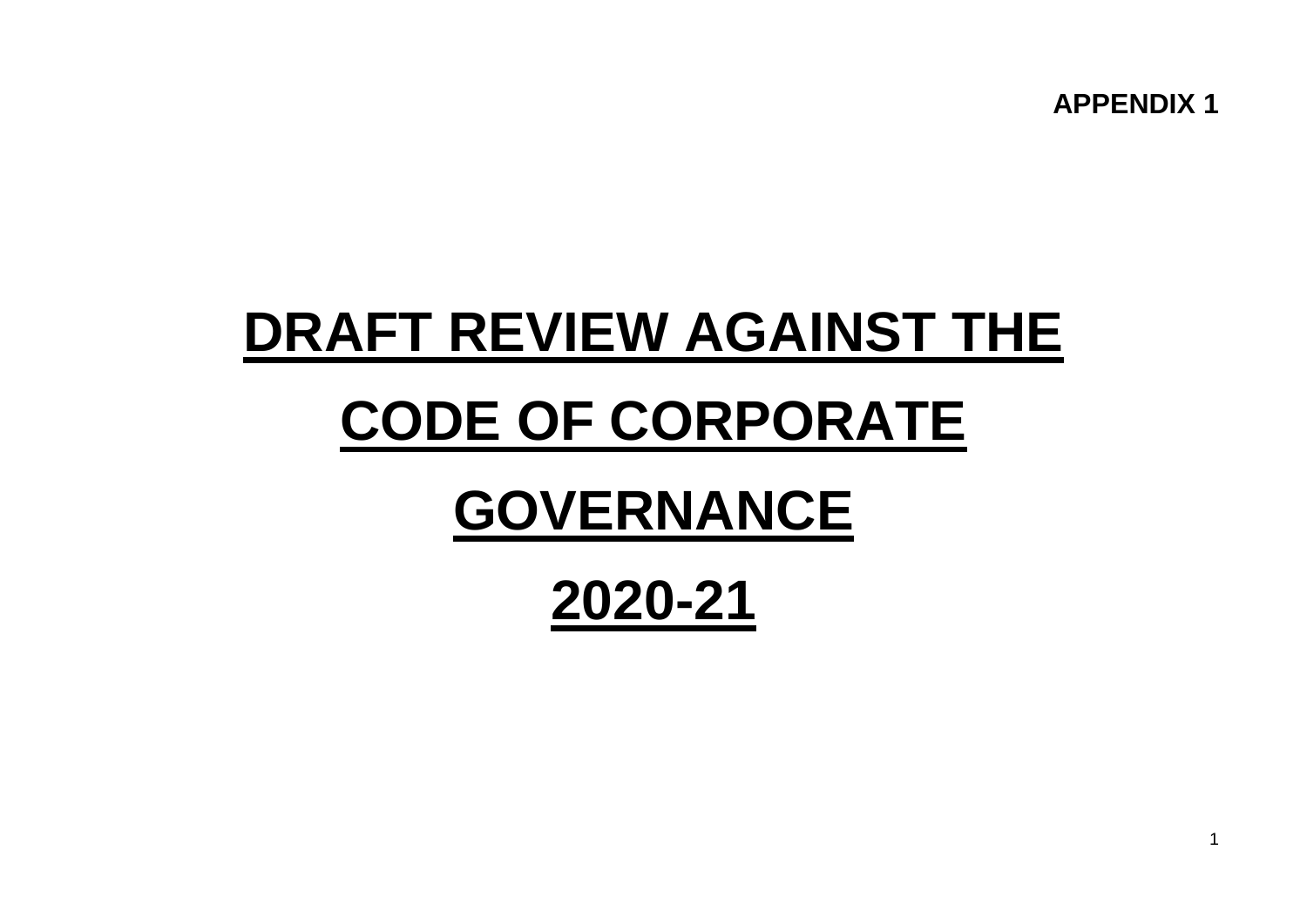### **Introduction**

The main principle underpinning the development of the new Delivering Good Governance in Local Government: Framework (CIPFA/Solace, 2016) ('the Framework') continues to be that local government is developing and shaping its own approach to governance, taking account of the environment in which it now operates. The framework is intended to assist authorities individually in reviewing and accounting for their own unique approach. The overall aim is to ensure that resources are directed in accordance with agreed policy and according to priorities, that there is sound and inclusive decision making and that there is clear accountability for the use of those resources in order to achieve desired outcomes for service users and communities.

The Framework positions the attainment of sustainable economic, societal, and environmental outcomes as a key focus of governance processes and structures. Outcomes give the role of local government its meaning and importance, and it is fitting that they have this central role in the sector's governance. Furthermore, the focus on sustainability and the links between governance and public financial management are crucial – local authorities must recognise the need to focus on the long term. Local authorities have responsibilities to more than their current electors as they must take account of the impact of current decisions and actions on future generations.

The Framework defines the principles that should underpin the governance of each local government organisation. It provides a structure to help Individual authorities with their approach to governance. Whatever form of arrangements are in place, authorities should therefore test their governance structures and partnerships against the principles contained in the Framework by:

- reviewing existing governance arrangements
- developing and maintaining an up-to-date local code of governance, including arrangements for ensuring ongoing effectiveness
- reporting publicly on compliance with their own code on an annual basis and on how they have monitored the effectiveness of their governance arrangements in the year and on planned changes.

The term 'local code' essentially refers to the governance structure in place as there is an expectation that a formally set out local structure should exist, although in practice it may consist of a number of local codes or documents.

To achieve good governance, each local authority should be able to demonstrate that its governance structures comply with the core and sub-principles contained in this Framework. It should therefore develop and maintain a local code of governance/governance arrangements reflecting the principles set out.

It is also crucial that the Framework is applied in a way that demonstrates the spirit and ethos of good governance which cannot be achieved by rules and procedures alone. Shared values that are integrated into the culture of an organisation, and are reflected in behaviour and policy, are hallmarks of good governance.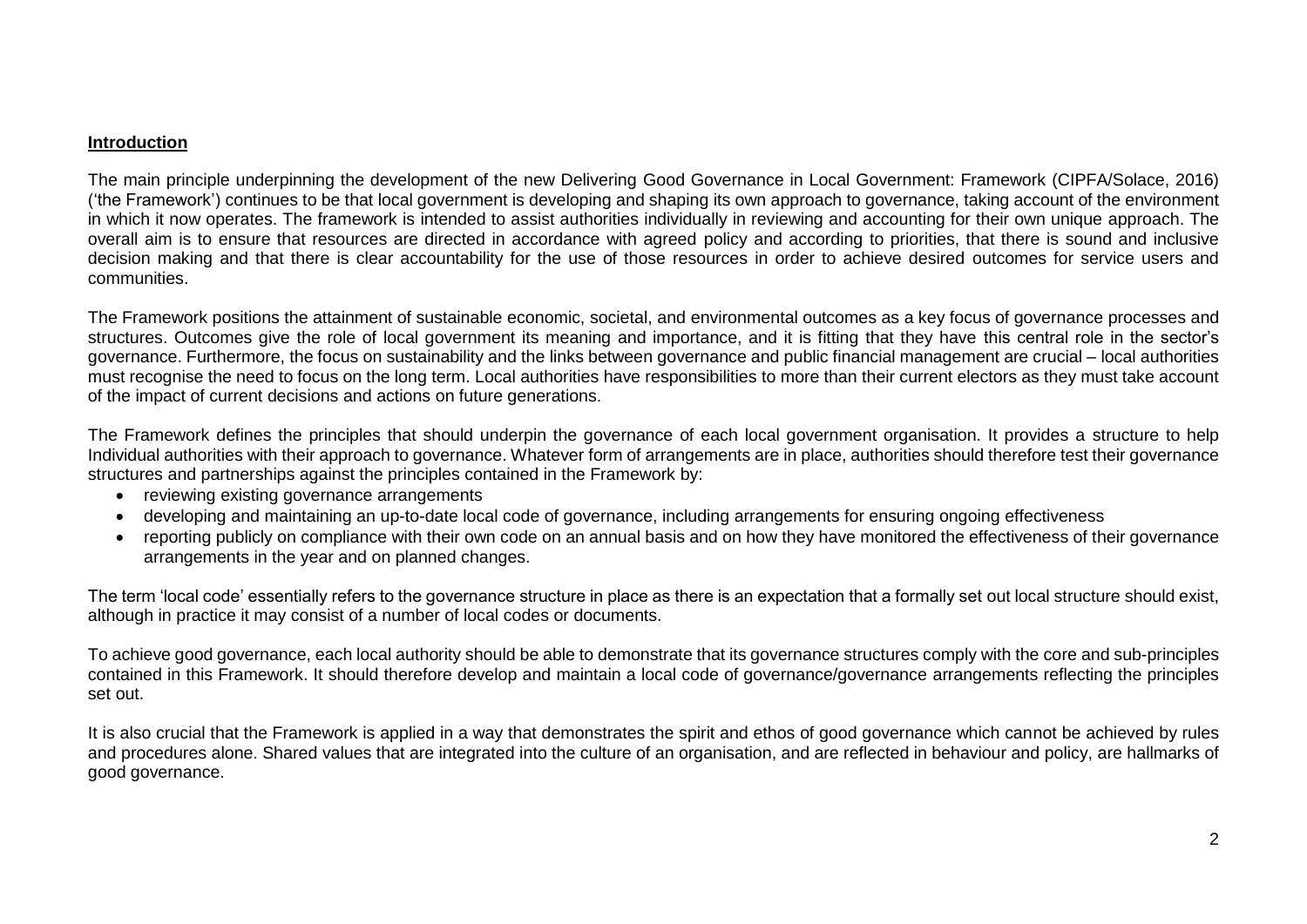## **Principles of Good Governance**

### **Principle A - Behaving with integrity, demonstrating strong commitment to ethical values, and respecting the rule of law.**

Local government organisations are accountable not only for how much they spend, but also for how they use the resources under their stewardship. This includes accountability for outputs, both positive and negative, and for the outcomes they have achieved. In addition, they have an overarching responsibility to serve the public interest in adhering to the requirements of legislation and government policies. It is essential that, as a whole, they can demonstrate the appropriateness of all their actions and have mechanisms in place to encourage and enforce adherence to ethical values and to respect the rule of law.

| <b>Supporting Principles</b>   | <b>Behaviours and Actions that</b><br><b>Demonstrate Good Governance in</b><br><b>Practice</b>                                                                                                                                                                                                                                   | <b>Key Evidence to Support Compliance</b>                                                                                                                                                                                                                  | <b>Additional Work</b><br><b>Identified</b> |
|--------------------------------|----------------------------------------------------------------------------------------------------------------------------------------------------------------------------------------------------------------------------------------------------------------------------------------------------------------------------------|------------------------------------------------------------------------------------------------------------------------------------------------------------------------------------------------------------------------------------------------------------|---------------------------------------------|
| <b>Behaving with integrity</b> | Ensuring members and officers behave with $\cdot$<br>integrity and lead a culture where acting in $\cdot$<br>the public interest is visibly and consistently $\left  \bullet \right $<br>demonstrated thereby protecting<br>the $\vert$ .<br>reputation of the organisation.                                                     | Member Code of Conduct (REVISED 2021)<br><b>Officer Code of Conduct/Conduct Rules</b><br><b>Standards Committee</b><br>Induction/Training<br>People Plan - Strive Values<br><b>Annual Development Reviews</b><br><b>Chief Executives Brief</b><br>The Wire |                                             |
|                                | Ensuring members take the lead in $\bullet$<br>establishing specific standard operating  .<br>principles or values for the organisation and  .<br>its staff and that they are communicated and $\int_{\bullet}$<br>understood. These should build on the $\vert$ .<br>Seven Principles of Public Life (the Nolan<br>Principles). | Corporate Plan<br>Executive Leader's Annual Key Note Address<br>Constitution<br><b>Member Code of Conduct</b><br>People Plan - Strive Values                                                                                                               |                                             |
|                                | Leading by example and using these $\bullet$<br>standard operating principles or values as a                                                                                                                                                                                                                                     | Council Constitution - Article 17<br>Decision<br>Making                                                                                                                                                                                                    |                                             |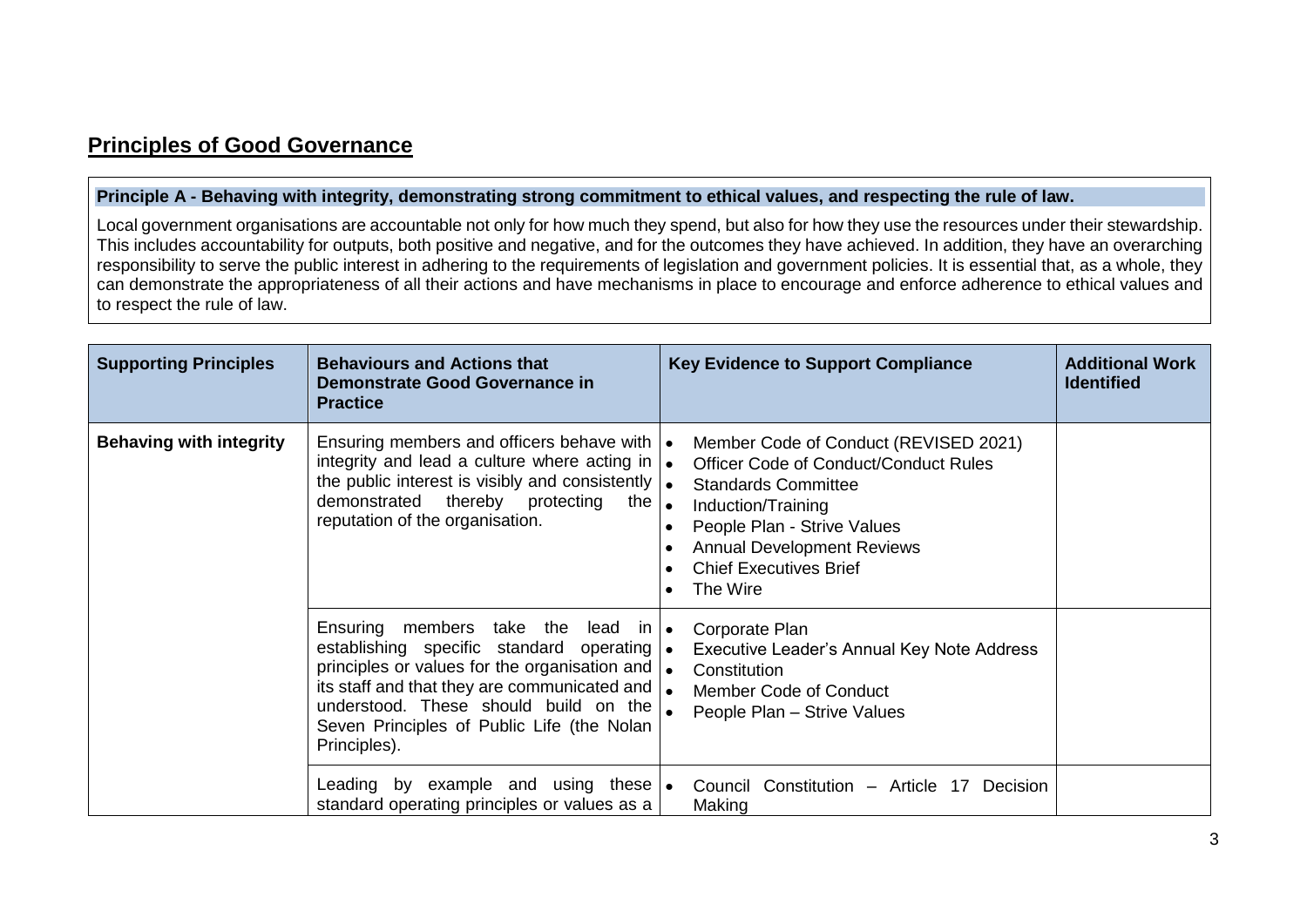| <b>Supporting Principles</b>                                   | <b>Behaviours and Actions that</b><br><b>Demonstrate Good Governance in</b><br><b>Practice</b>                                                                                                                                                    | <b>Key Evidence to Support Compliance</b>                                                                                                                                                                                                                                                                                                                  | <b>Additional Work</b><br><b>Identified</b> |
|----------------------------------------------------------------|---------------------------------------------------------------------------------------------------------------------------------------------------------------------------------------------------------------------------------------------------|------------------------------------------------------------------------------------------------------------------------------------------------------------------------------------------------------------------------------------------------------------------------------------------------------------------------------------------------------------|---------------------------------------------|
|                                                                | framework for decision making and other .<br>actions.                                                                                                                                                                                             | Declaration of Interests at meetings<br><b>Standards Committee</b><br>$\bullet$                                                                                                                                                                                                                                                                            |                                             |
|                                                                | Demonstrating,<br>communicating<br>and<br>embedding the standard operating principles  .<br>or values through appropriate policies and  .<br>processes which are reviewed on a regular<br>basis to ensure that they are operating<br>effectively. | People Plan - Strive Values<br>$\bullet$<br><b>Whistleblowing Policy</b><br>Anti-Fraud, Bribery and Corruption Strategy -<br><b>Statement of Intent</b><br>Register of Gifts and Hospitality<br><b>Register of Interests</b><br>$\bullet$<br><b>Complaints Policy</b><br>$\bullet$<br><b>Codes of Conduct</b><br>$\bullet$<br>Agendas/Minutes for Meetings |                                             |
| <b>Demonstrating strong</b><br>commitment to ethical<br>values | Seeking to establish, monitor and maintain  .<br>the organisation's ethical standards and<br>performance.                                                                                                                                         | Scrutiny function<br><b>Standards Committee</b><br>$\bullet$<br><b>Constitution - Decision Making</b><br>$\bullet$<br>Codes of Conduct (Members/Staff)                                                                                                                                                                                                     |                                             |
|                                                                | Underpinning personal behaviour<br>with<br>ethical values and ensuring they permeate $\vert \bullet \vert$<br>all aspects of the organisation's culture and<br>operation.                                                                         | <b>Chief Executive's Brief</b><br>$\bullet$<br>The Wire<br>$\bullet$<br><b>Team Briefings</b><br>Management Training - Strive Programme<br>$\bullet$<br>Workforce Development Plan<br>$\bullet$<br><b>Contracts of Employment</b><br>$\bullet$<br>Codes of Conduct (Members/Staff)                                                                         |                                             |
|                                                                | Developing and maintaining robust policies<br>and procedures which place emphasis on<br>agreed ethical values.                                                                                                                                    | <b>Annual Development Review Process</b><br><b>Standards Committee</b><br>$\bullet$<br><b>Recruitment Policies</b><br>$\bullet$<br>Constitution<br>$\bullet$<br>Codes of Conduct (Members/Staff)                                                                                                                                                           |                                             |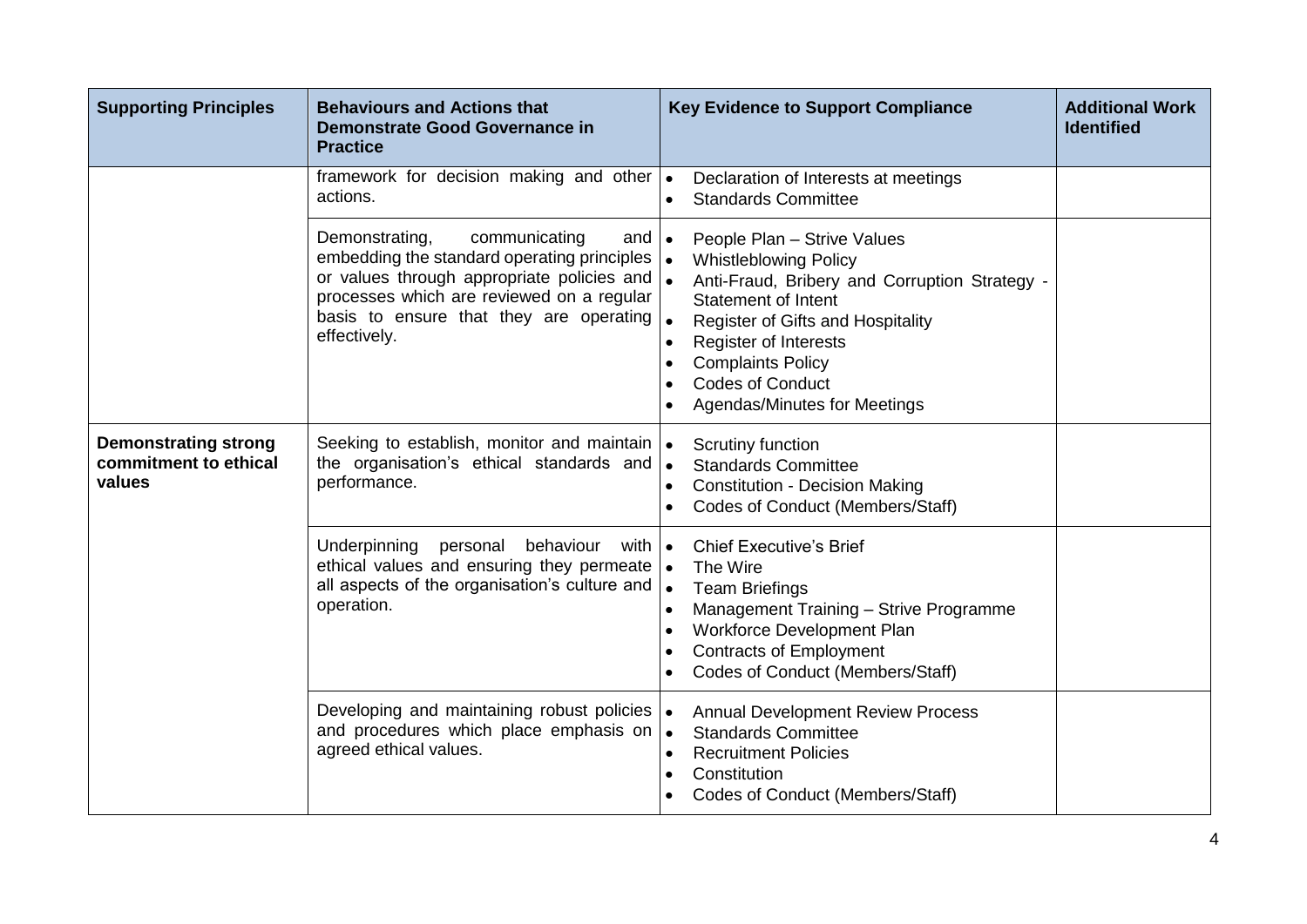| <b>Supporting Principles</b>         | <b>Behaviours and Actions that</b><br><b>Demonstrate Good Governance in</b><br><b>Practice</b>                                                                                                                                                | <b>Key Evidence to Support Compliance</b>                                                                                                                                                                                                                                                   | <b>Additional Work</b><br><b>Identified</b> |
|--------------------------------------|-----------------------------------------------------------------------------------------------------------------------------------------------------------------------------------------------------------------------------------------------|---------------------------------------------------------------------------------------------------------------------------------------------------------------------------------------------------------------------------------------------------------------------------------------------|---------------------------------------------|
|                                      | Ensuring that external providers of services  <br>on behalf of the organisation are required to<br>act with integrity and in compliance with high $\vert \bullet \vert$<br>standards<br>ethical<br>expected<br>by<br>the<br>organisation.     | Requirements<br>built<br>$\bullet$<br>into<br>contracts<br>and<br>agreements.<br>STAR procurement process                                                                                                                                                                                   |                                             |
| <b>Respecting the rule of</b><br>law | Ensuring members and staff demonstrate a<br>strong commitment to the rule of the law as $\cdot$<br>well as adhering to relevant laws and<br>regulations.                                                                                      | Constitution<br>$\bullet$<br><b>Statutory Guidance</b><br>Qualified Officers in post<br>$\bullet$<br><b>Circulation of Legal Updates</b><br>Legal implications included on all reports<br>$\bullet$<br>presented to Panels/Committees and Full<br>Council                                   |                                             |
|                                      | Creating the conditions to ensure that the $\cdot$<br>statutory officers, other key post holders and  .<br>members<br>able<br>fulfil<br>are<br>their<br>to<br>responsibilities in accordance with legislative<br>and regulatory requirements. | <b>Statutory Officer roles</b><br>Job Descriptions/Person Specifications<br>$\bullet$<br>Scheme of Delegation<br>Compliance with CIPFA's Statement on the<br>Role of the Chief Financial Officer in Local<br>Government (CIPFA, 2016)                                                       |                                             |
|                                      | Striving to optimise the use of the full powers<br>available for the benefit of citizens,<br>communities and other stakeholders.                                                                                                              | Legal Implications are provided on all reports<br>presented to Panels/Committees and Full<br>Council.                                                                                                                                                                                       |                                             |
|                                      | Dealing with breaches of legal and regulatory<br>provisions effectively.                                                                                                                                                                      | Monitoring Officer provisions<br>$\bullet$<br><b>Whistle Blowing Policy</b><br>$\bullet$<br>Legal Implications provided on reports<br>$\bullet$<br><b>Statutory provisions</b><br>$\bullet$<br>External/Internal<br>Audit<br>Statutory<br>and<br>Inspections<br><b>Ombudsman Complaints</b> |                                             |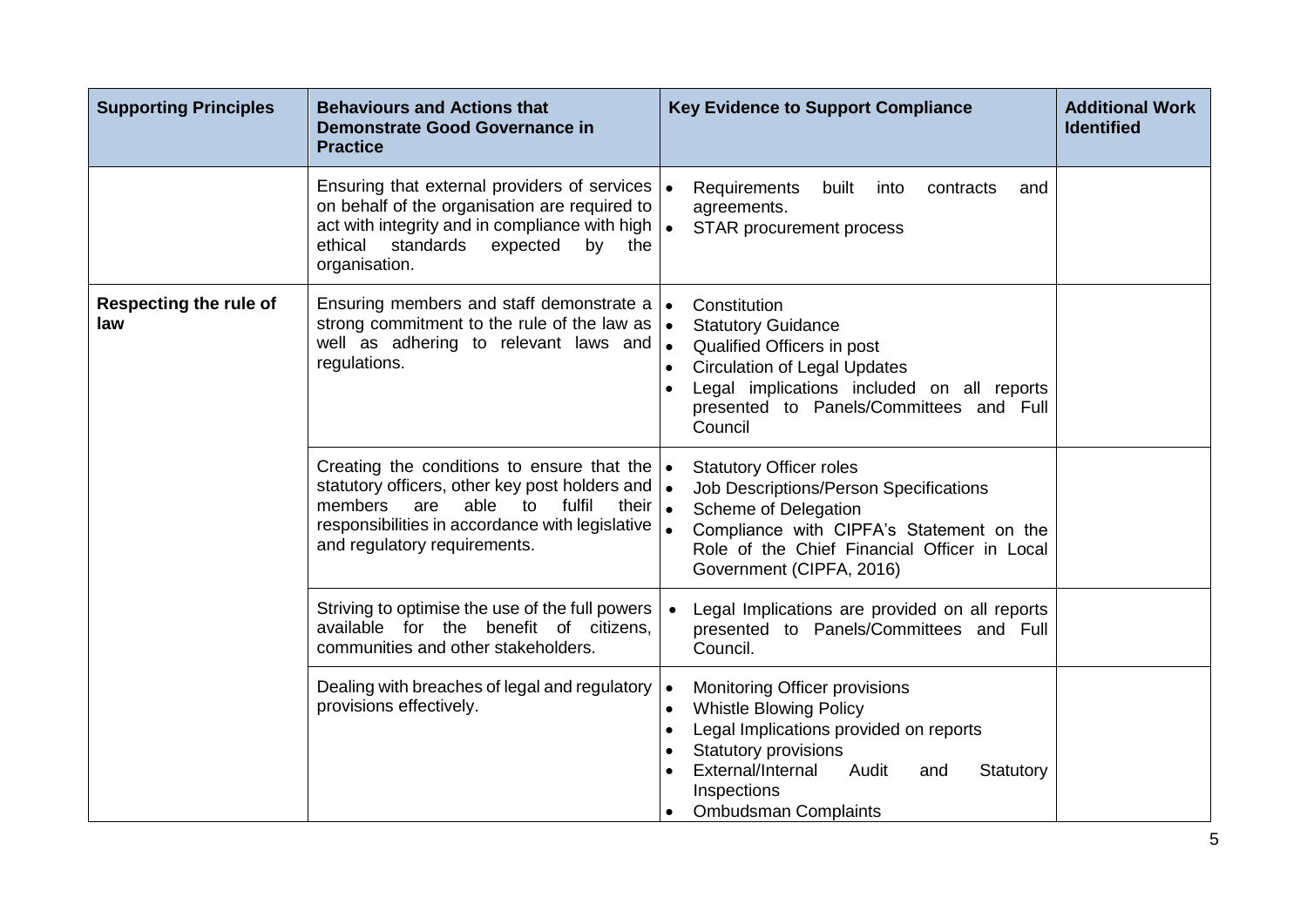| <b>Supporting Principles</b> | <b>Behaviours and Actions that</b><br>Demonstrate Good Governance in<br><b>Practice</b> | <b>Key Evidence to Support Compliance</b>                                                                                                                                                                                                                                  | <b>Additional Work</b><br><b>Identified</b> |
|------------------------------|-----------------------------------------------------------------------------------------|----------------------------------------------------------------------------------------------------------------------------------------------------------------------------------------------------------------------------------------------------------------------------|---------------------------------------------|
|                              |                                                                                         | Insurance Claims Handling Process                                                                                                                                                                                                                                          |                                             |
|                              | Ensuring corruption and misuse of power are<br>dealt with effectively.                  | Anti-Fraud, Bribery and Corruption Statement<br>of Intent and procedures<br>Internal Audit Assurance<br><b>Disciplinary Procedure</b><br>Constitution<br><b>Whistleblowing Policy</b><br><b>Financial Regulations and Procurement Rules</b><br><b>Bribery Act Guidance</b> |                                             |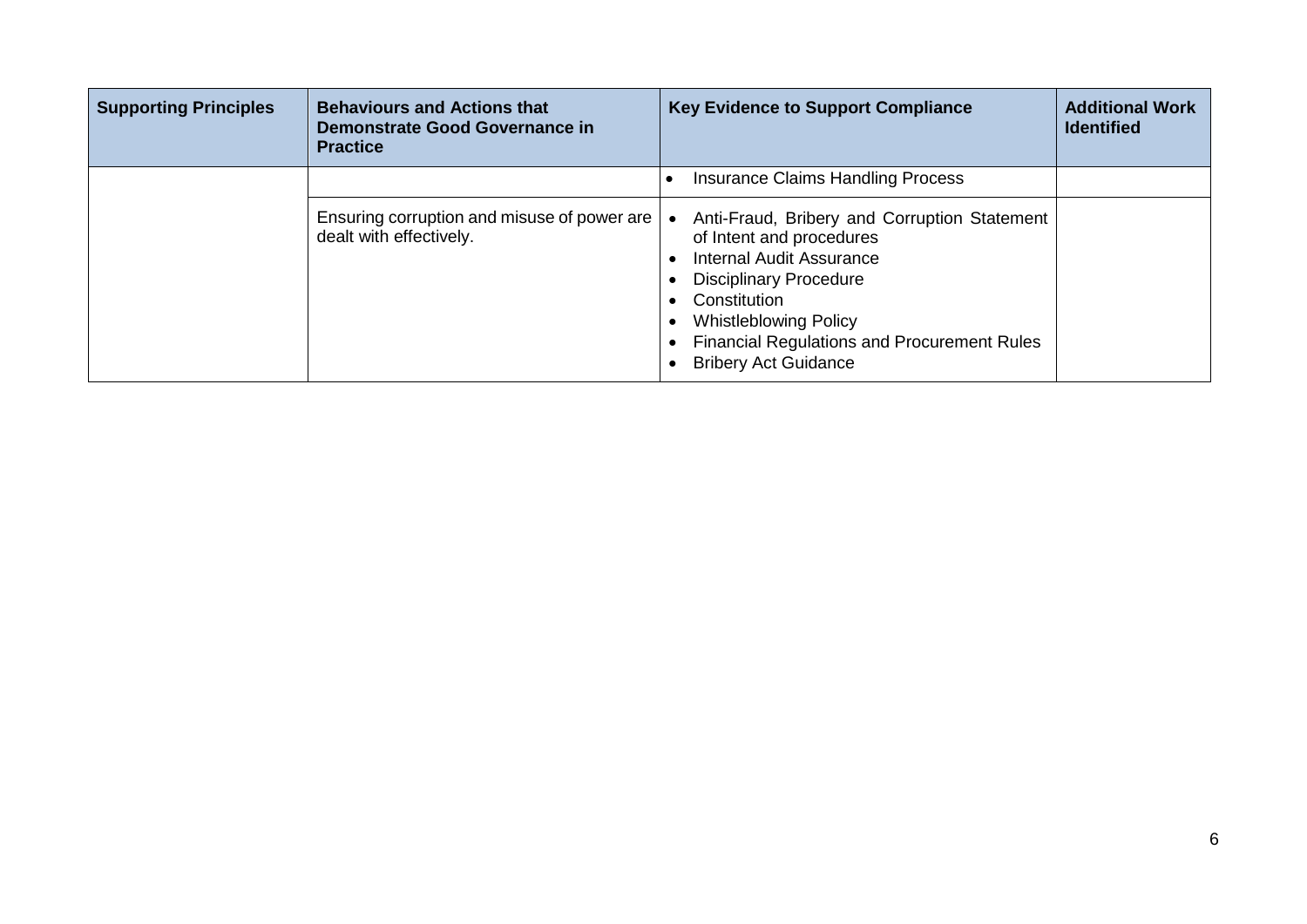## **Principle B - Ensuring openness and comprehensive stakeholder engagement.**

Local government is run for the public good; organisations therefore should ensure openness in their activities. Clear, trusted channels of communication and consultation should be used to engage effectively with all groups of stakeholders, such as individual citizens and service users, as well as institutional stakeholders.

| <b>Supporting Principles</b> | <b>Behaviours and Actions that</b><br><b>Demonstrate Good Governance in</b><br><b>Practice</b>                                                                                                                                                                                                                              | <b>Key Evidence to Support Compliance</b>                                                                                                                                                                                                                                                                                                                                                       | <b>Additional Work</b><br><b>Identified</b> |
|------------------------------|-----------------------------------------------------------------------------------------------------------------------------------------------------------------------------------------------------------------------------------------------------------------------------------------------------------------------------|-------------------------------------------------------------------------------------------------------------------------------------------------------------------------------------------------------------------------------------------------------------------------------------------------------------------------------------------------------------------------------------------------|---------------------------------------------|
| <b>Openness</b>              | culture<br>Ensuring<br>through $\bullet$<br>an<br>open<br>demonstrating,<br>documenting<br>and $\bullet$<br>organisation's<br>communicating<br>the<br>commitment to openness.                                                                                                                                               | <b>Council Website</b><br>Corporate Plan<br>Data Protection Webpage<br>$\bullet$<br>Freedom of Information Act<br><b>Transparency Pages</b><br><b>Engagement Strategy</b>                                                                                                                                                                                                                       |                                             |
|                              | Making decisions that are open about $\bullet$<br>actions, plans, resource use, forecasts, <b>.</b><br>outputs and outcomes. The presumption is<br>for openness. If that is not the case, a $\vert$ .<br>justification for the reasoning for keeping a<br>decision confidential should be provided.                         | Constitution - Article 17 Decision Making<br>Agendas/Minutes for Meetings are published<br>on the Council's Website<br>All Council Meetings have been conducted<br>virtually throughout 2020/21 in response to<br>COVID-19 restrictions and webcasts are<br>available on the Council's website.                                                                                                 |                                             |
|                              | Providing clear reasoning and evidence for $\cdot$<br>decisions in both public records and $\bullet$<br>explanations to stakeholders and being $\bullet$<br>explicit about the criteria, rationale and<br>considerations used. In due course,<br>ensuring that the impact and consequences<br>of those decisions are clear. | Constitution - Article 17 Decision Making<br><b>Report Templates</b><br>Legal/Financial Implications provided on all<br>reports presented to decision makers<br>Meeting dates for Full Council, Panels and<br>Committees published on website<br>Constitution - Access to Information Procedure<br>Rules<br>Agenda deadlines provided and adhered to<br>Safe and Sound Decision Making guidance |                                             |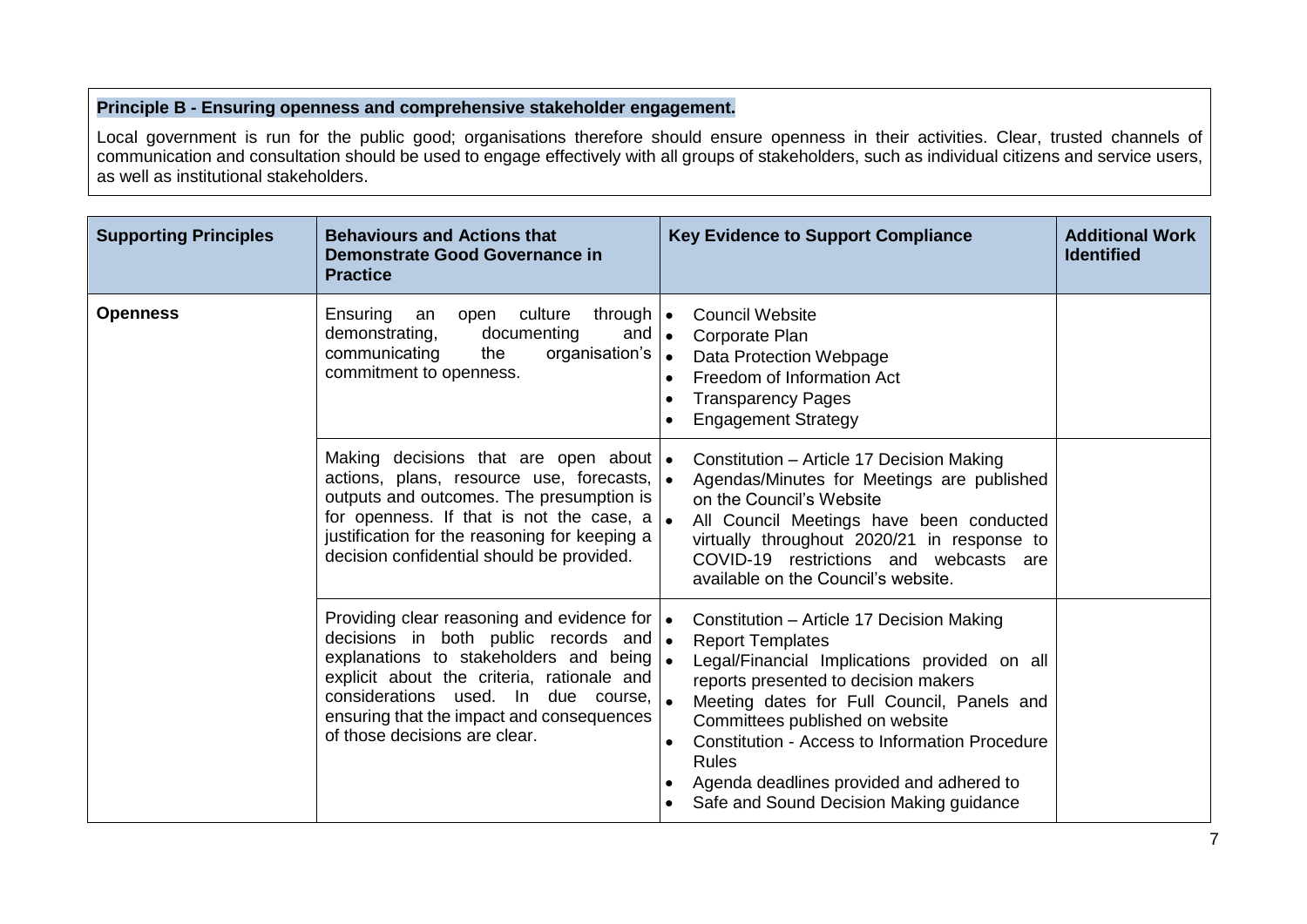| <b>Supporting Principles</b>                                          | <b>Behaviours and Actions that</b><br><b>Demonstrate Good Governance in</b><br><b>Practice</b>                                                                                                                                                    | <b>Key Evidence to Support Compliance</b>                                                                                                                                                                                                                                                                                                        | <b>Additional Work</b><br><b>Identified</b> |
|-----------------------------------------------------------------------|---------------------------------------------------------------------------------------------------------------------------------------------------------------------------------------------------------------------------------------------------|--------------------------------------------------------------------------------------------------------------------------------------------------------------------------------------------------------------------------------------------------------------------------------------------------------------------------------------------------|---------------------------------------------|
|                                                                       | Using formal and informal consultation and  .<br>engagement to<br>determine<br>the most $\vert \bullet \vert$<br>effective $\vert$ .<br>appropriate<br>and<br>interventions/courses of action.                                                    | Corporate Plan<br>Consultation - Big Conversation<br>Partnership Engagement Network<br>Neighbourhood Forums<br>$\bullet$<br>Safe and Sound Decision Making guidance<br><b>Engagement Strategy</b><br><b>Budget Consultation</b>                                                                                                                  |                                             |
| <b>Engaging</b><br>comprehensively with<br>institutional stakeholders | with<br>institutional<br>Effectively<br>engaging<br>stakeholders to ensure that the purpose,<br>objectives and intended outcomes for each<br>stakeholder relationship are clear so that<br>outcomes are achieved successfully and<br>sustainably. | <b>Service Area Plans</b><br>Corporate Plan<br>Partnership Engagement Network<br>Safe and Sound Decision Making guidance<br><b>Engagement Strategy</b><br>$\bullet$<br><b>Community Champions Network</b>                                                                                                                                        |                                             |
|                                                                       | Developing<br>informal   •<br>formal<br>and<br>partnerships to allow for resources to be $\bullet$<br>used more efficiently<br>and<br>outcomes<br>achieved more effectively                                                                       | <b>Specific Partnership Agreements</b><br><b>Budget Report</b><br>Partnership Engagement Network<br>$\bullet$<br>Life in Tameside and Glossop<br>$\bullet$<br><b>Cooperative Council Innovation Network</b><br>$\bullet$<br><b>Community champions Network</b><br>$\bullet$<br>Tameside and Glossop Inequalities Reference<br>$\bullet$<br>Group |                                             |
|                                                                       | Ensuring that partnerships are based on:<br>Trust<br>A shared commitment to change<br>A culture that promotes and accepts<br>challenge among partners and that the<br>added value of partnership working is<br>explicit.                          | <b>Partnership Agreements</b><br>$\bullet$<br>Co-operative Council Innovation Network<br>$\bullet$                                                                                                                                                                                                                                               |                                             |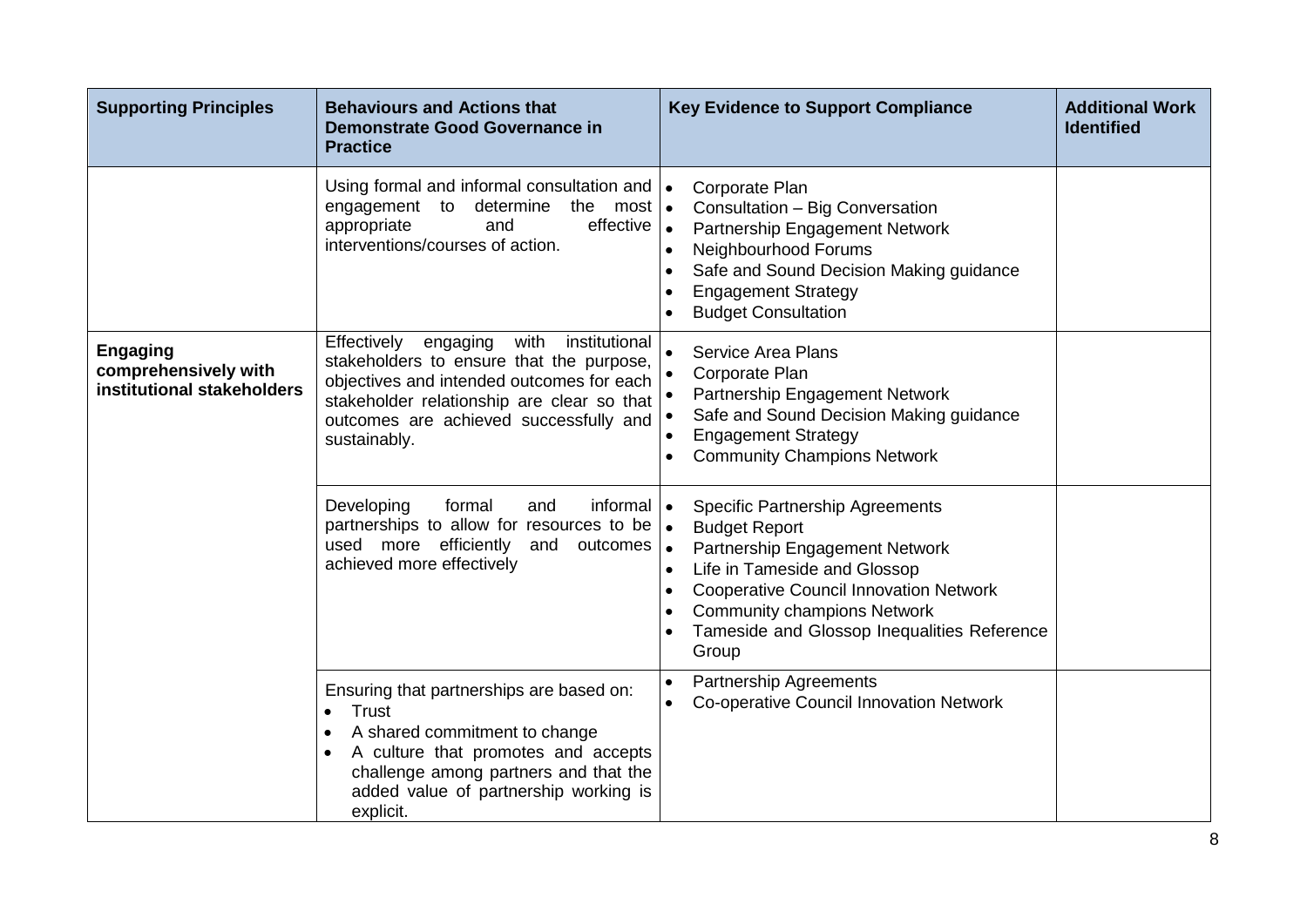| <b>Supporting Principles</b>                                                         | <b>Behaviours and Actions that</b><br><b>Demonstrate Good Governance in</b><br><b>Practice</b>                                                                                                                                                                                                                                                              | <b>Key Evidence to Support Compliance</b>                                                                                                                                                                                                                                                              | <b>Additional Work</b><br><b>Identified</b> |
|--------------------------------------------------------------------------------------|-------------------------------------------------------------------------------------------------------------------------------------------------------------------------------------------------------------------------------------------------------------------------------------------------------------------------------------------------------------|--------------------------------------------------------------------------------------------------------------------------------------------------------------------------------------------------------------------------------------------------------------------------------------------------------|---------------------------------------------|
| <b>Engaging with individual</b><br>citizens and service users<br><b>Effectively.</b> | Establishing a clear policy on the type of $\bullet$<br>that<br>the<br>organisation<br>issues<br>will •<br>meaningfully consult with or involve $\vert$ .<br>individual citizens, service users and other $\vert_{\bullet}$<br>stakeholders to ensure that service (or<br>other) provision is contributing towards the<br>achievement of intended outcomes. | Consultation - Big Conversation<br>Neighbourhood Forums<br><b>Specific Partnership Agreements</b><br>Partnership Engagement Network<br><b>Engagement Strategy</b><br><b>Budget Consultation</b><br>$\bullet$<br><b>Community Champions Network</b><br>$\bullet$                                        |                                             |
|                                                                                      | Ensuring that communication methods are  .<br>effective and that members and officers are<br>clear about their roles with regard to<br>community engagement.                                                                                                                                                                                                | <b>Communications Strategy</b><br><b>Engagement Strategy</b>                                                                                                                                                                                                                                           |                                             |
|                                                                                      | Encouraging, collecting and evaluating the $\cdot$<br>views and experiences of communities, $\bullet$<br>citizens, service users and organisations of<br>different backgrounds including reference<br>to future needs.                                                                                                                                      | <b>Communications Strategy</b><br>Life in Tameside and Glossop (Joint Strategic<br>Needs Assessment)<br>Partnership Engagement Network<br>$\bullet$<br>Neighbourhood Forums<br>$\bullet$<br><b>Community Champions Network</b><br>$\bullet$                                                            |                                             |
|                                                                                      | effective<br>Implementing<br>feedback $\vert \bullet \vert$<br>mechanisms in order to demonstrate how<br>their views have been taken into account.                                                                                                                                                                                                          | <b>Communication Strategy</b><br><b>Complaints Procedure</b><br>$\bullet$<br>Citizen Magazine<br>$\bullet$<br><b>Engagement Strategy</b><br>$\bullet$<br><b>Strategic Neighbourhood Forums</b><br>$\bullet$<br>Partnership<br>Engagement<br><b>Network</b><br>$\bullet$<br><b>Conferences/Sessions</b> |                                             |
|                                                                                      | Balancing feedback from more active .<br>stakeholder groups with other stakeholder  .<br>groups to ensure inclusivity                                                                                                                                                                                                                                       | Consultation<br><b>AGMA Meetings</b><br><b>Council/Health Meetings</b>                                                                                                                                                                                                                                 |                                             |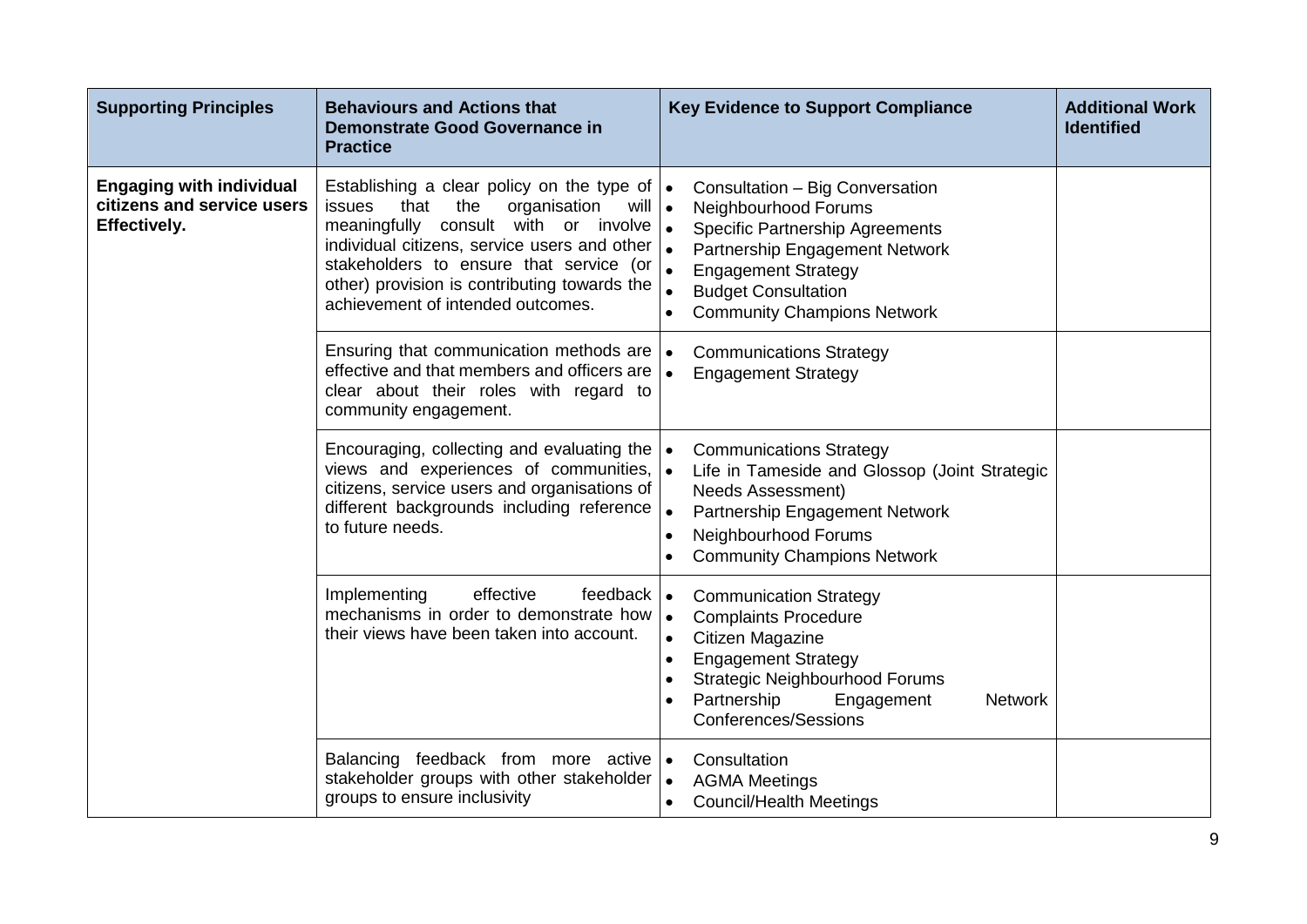| <b>Supporting Principles</b> | <b>Behaviours and Actions that</b><br>Demonstrate Good Governance in<br><b>Practice</b>                        | <b>Key Evidence to Support Compliance</b>                                                                                                                                                                 | <b>Additional Work</b><br><b>Identified</b> |
|------------------------------|----------------------------------------------------------------------------------------------------------------|-----------------------------------------------------------------------------------------------------------------------------------------------------------------------------------------------------------|---------------------------------------------|
|                              |                                                                                                                | Strategic Neighbourhood Forums                                                                                                                                                                            |                                             |
|                              | Taking account of the interests of future $\cdot$<br>generations of tax payers and service $\bullet$<br>users. | Corporate Plan<br><b>Service Plans</b><br>Life in Tameside and Glossop (Joint Strategic<br>Needs Assessment)<br><b>Budget Consultation</b><br><b>Big Conversation</b><br><b>Public Engagement Network</b> |                                             |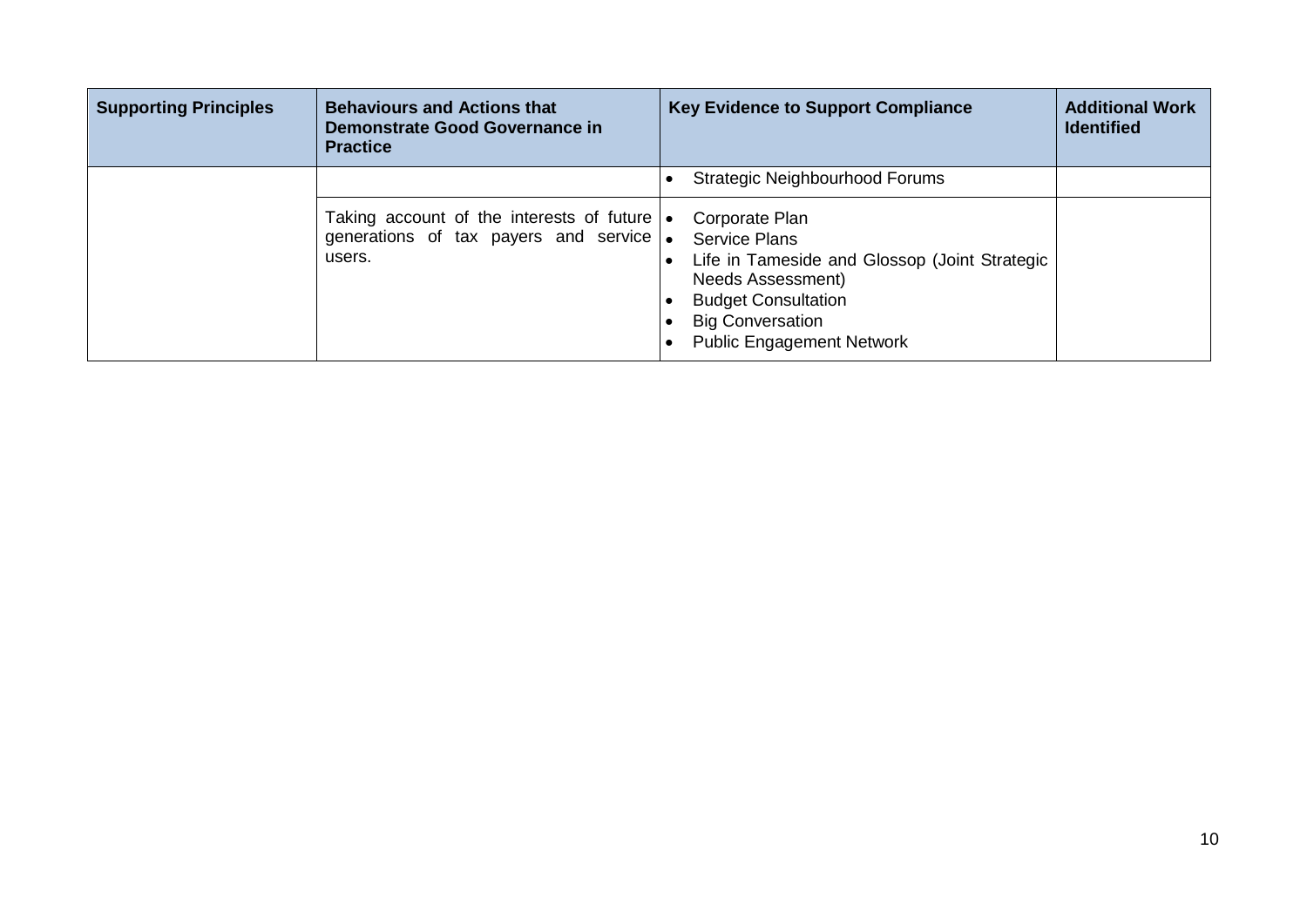## **Principle C - Defining outcomes in terms of sustainable economic, social, and environmental benefits.**

The long-term nature and impact of many of local government's responsibilities mean that it should define and plan outcomes and that these should be sustainable. Decisions should further the authority's purpose, contribute to intended benefits and outcomes, and remain within the limits of authority and resources. Input from all groups of stakeholders, including citizens, service users, and institutional stakeholders, is vital to the success of this process and in balancing competing demands when determining priorities for the finite resources available.

| <b>Supporting Principles</b> | <b>Behaviours and Actions that Demonstrate</b><br><b>Good Governance in Practice</b>                                                                                                                                                                                                            | <b>Key Evidence to Support Compliance</b>                                                                                                                                                           | <b>Additional Work</b><br><b>Identified</b> |
|------------------------------|-------------------------------------------------------------------------------------------------------------------------------------------------------------------------------------------------------------------------------------------------------------------------------------------------|-----------------------------------------------------------------------------------------------------------------------------------------------------------------------------------------------------|---------------------------------------------|
| <b>Defining outcomes</b>     | Having a clear vision which is an agreed $\cdot$<br>formal statement of the organisation's purpose  .<br>intended<br>and<br>outcomes<br>containing<br>appropriate performance indicators, which<br>provides the basis for the organisation's<br>overall strategy, planning and other decisions. | Corporate Plan<br>Executive Leader's Key Note Address<br>$\bullet$<br><b>Green Summit</b><br>Neighbourhood Summit<br>$\bullet$<br><b>Support for Climate Emergency</b><br><b>COVID Priorities</b>   |                                             |
|                              | Specifying the intended impact on, or changes $\cdot$<br>for, stakeholders including citizens and service<br>users. It could be immediately or over the<br>course of a year or longer.                                                                                                          | Corporate Plan<br><b>Community Engagement</b><br><b>Service Plans</b><br>$\bullet$<br><b>Strategic Neighbourhood Forums</b><br>Partnership Engagement Network<br><b>Community Champions Network</b> |                                             |
|                              | Delivering defined outcomes on a sustainable   •<br>basis within the resources that will be $\bullet$<br>available.                                                                                                                                                                             | <b>Medium Tern Financial Plan</b><br><b>Annual Budget Report</b><br><b>Monitoring Reports</b><br><b>Statement of Accounts</b>                                                                       |                                             |
|                              | Identifying and managing<br>risks to<br>the $\vert \bullet \vert$<br>achievement of outcomes.                                                                                                                                                                                                   | <b>Risk Management Policy and Strategy</b><br>Performance Reports<br>$\bullet$<br>Risk Management Comments on all reports to<br><b>Decision Makers</b><br><b>Corporate Risk Register</b>            |                                             |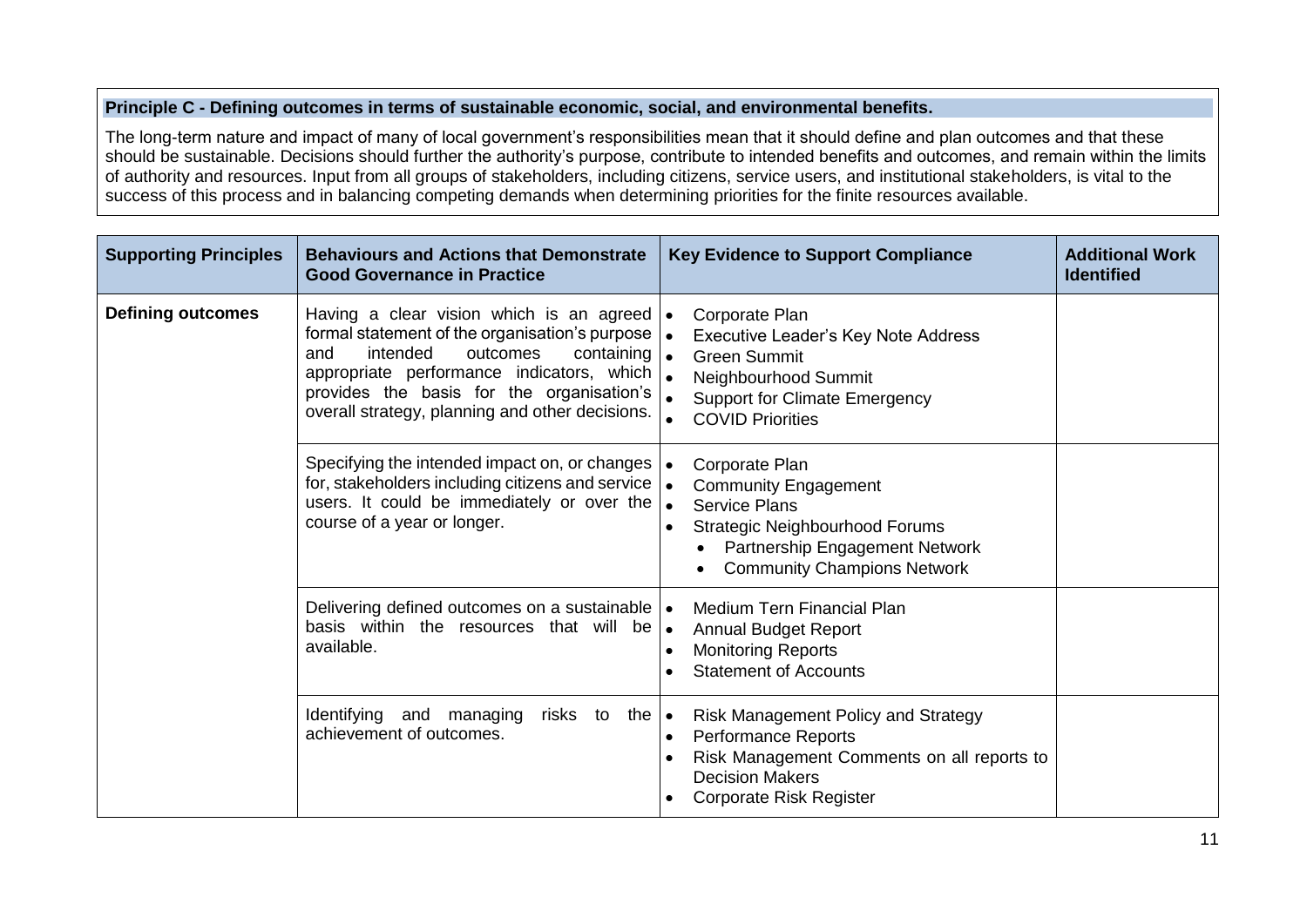| <b>Supporting Principles</b>                                                   | <b>Behaviours and Actions that Demonstrate</b><br><b>Good Governance in Practice</b>                                                                                                                                                                                                                              | <b>Key Evidence to Support Compliance</b>                                                                                                                                                                                                                                            | <b>Additional Work</b><br><b>Identified</b> |
|--------------------------------------------------------------------------------|-------------------------------------------------------------------------------------------------------------------------------------------------------------------------------------------------------------------------------------------------------------------------------------------------------------------|--------------------------------------------------------------------------------------------------------------------------------------------------------------------------------------------------------------------------------------------------------------------------------------|---------------------------------------------|
|                                                                                | Managing<br>service<br>user's<br>expectations $\vert \bullet \vert$<br>effectively with regard to determining priorities  .<br>and making the best use of the resources<br>available.                                                                                                                             | Corporate Plan<br><b>Service Plans</b><br>$\bullet$<br><b>Executive Leaders Key Note Address</b><br>Performance Indicators<br>$\bullet$<br><b>Budget Consultation</b><br>$\bullet$                                                                                                   |                                             |
| <b>Sustainable</b><br>economic, social and<br>environmental<br><b>benefits</b> | Considering and balancing the combined  .<br>economic, social and environmental impact of<br>policies, plans and decisions when taking<br>decisions about service provision.                                                                                                                                      | Legal/Financial Implications on all reports<br>provided to Decision Makers<br><b>Service Plans</b><br>$\bullet$<br>Medium Term Financial Plan<br>$\bullet$<br><b>Budget Report</b><br>Social Value in Commissioning                                                                  |                                             |
|                                                                                | Taking a longer-term view with regard to $\bullet$<br>decision making, taking account of risk and<br>acting transparently where there are potential $\left  \right.$<br>conflicts between the organisation's intended<br>outcomes and short-term factors such as the<br>political cycle or financial constraints. | Medium Term Financial Plan<br>$\overline{\phantom{a}}$<br>Consultation<br>Decision Making reports/minutes are published<br>on Website<br>$\bullet$<br><b>Forward Plan</b><br>Legal/Financial/Risk Management Implications<br>$\bullet$<br>on all reports provided to Decision Makers |                                             |
|                                                                                | Determining the wider public<br>interest   •<br>associated with balancing conflicting interests  .<br>between achieving the various economic,<br>social and environmental benefits, through<br>consultation where possible, in order to ensure<br>appropriate trade-offs.                                         | Consultation<br>Constitution Article 17 - Decision Making<br><b>Public Engagement Network</b><br>$\bullet$                                                                                                                                                                           |                                             |
|                                                                                | Ensuring fair access to services.                                                                                                                                                                                                                                                                                 | <b>Corporate Equality Scheme</b><br>$\bullet$<br><b>Equality Impact Assessments</b>                                                                                                                                                                                                  |                                             |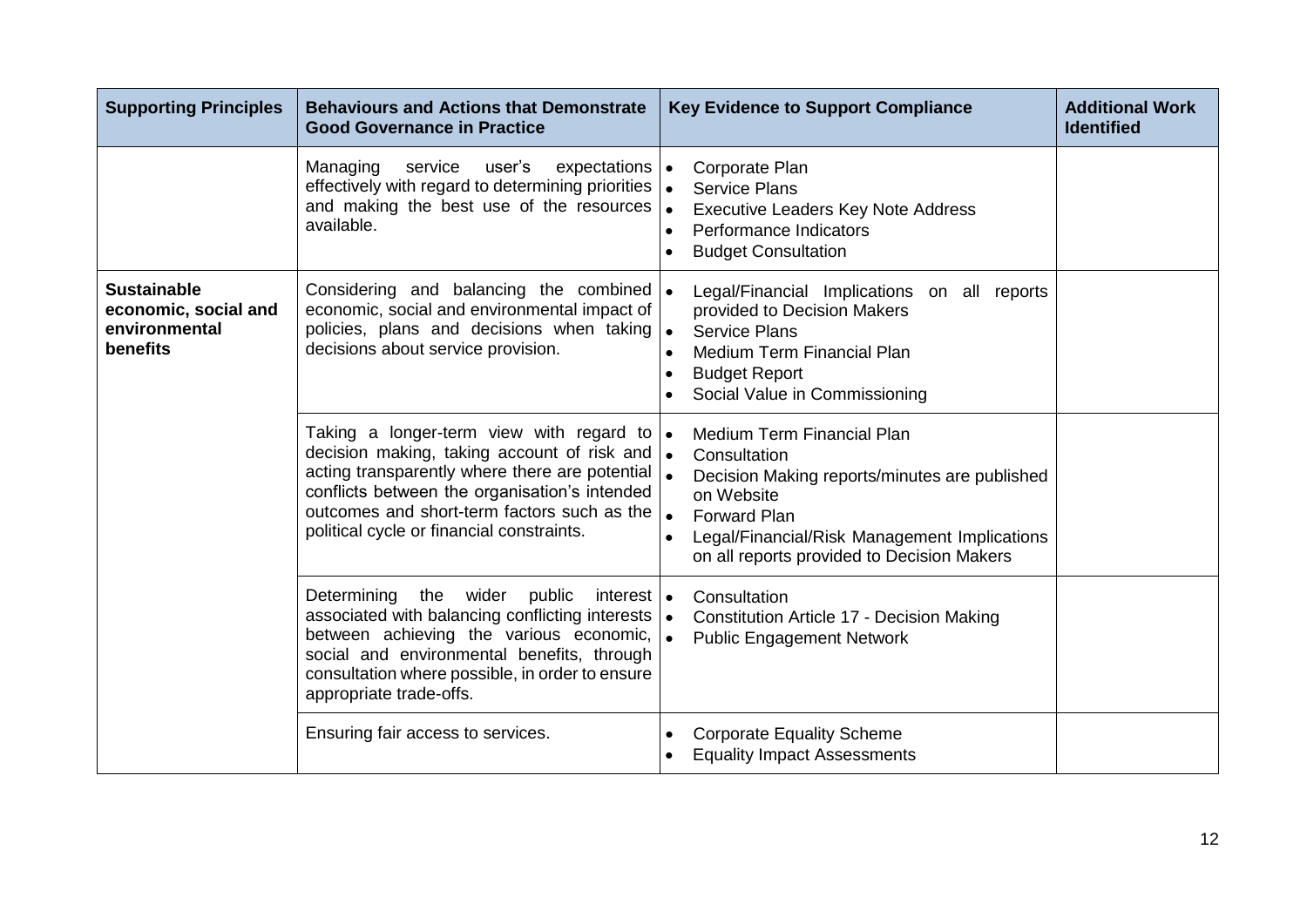#### **Principle D - Determining the interventions necessary to optimise the achievement of the intended outcomes.**

Local government achieves its intended outcomes by providing a mixture of legal, regulatory, and practical interventions. Determining the right mix of these courses of action is a critically important strategic choice that local government has to make to ensure intended outcomes are achieved They need robust decision-making mechanisms to ensure that their defined outcomes can be achieved in a way that provides the best trade-off between the various types of resource inputs while still enabling effective and efficient operations. Decisions made need to be reviewed continually to ensure that achievement of outcomes is optimised.

| <b>Supporting Principles</b>               | <b>Behaviours and Actions that Demonstrate</b><br><b>Good Governance in Practice</b>                                                                                                                                                                                                                                                      | <b>Key Evidence to Support Compliance</b>                                                                                                                                                                                                                                               | <b>Additional Work</b><br><b>Identified</b> |
|--------------------------------------------|-------------------------------------------------------------------------------------------------------------------------------------------------------------------------------------------------------------------------------------------------------------------------------------------------------------------------------------------|-----------------------------------------------------------------------------------------------------------------------------------------------------------------------------------------------------------------------------------------------------------------------------------------|---------------------------------------------|
| <b>Determining</b><br><b>interventions</b> | Ensuring decision makers receive objective<br>and rigorous analysis of a variety of options<br>indicating how intended outcomes would be<br>achieved and including the risks associated<br>with those options. Therefore ensuring best  <br>value is achieved, however, services are<br>provided.                                         | Constitution Article 17 - Decision Making<br><b>Forward Plan</b><br>$\bullet$<br>$\bullet$<br>All<br>Decision<br>reports to<br>Makers<br>have<br>legal/financial and risk management comments<br>External Audit - Value for Money Conclusion<br>Safe and Sound Decision Making Guidance |                                             |
|                                            | Considering feedback from citizens and <b>.</b><br>service users when making decisions about  .<br>service improvements or where services are<br>longer required in order to prioritise<br>no<br>competing demands within limited resources<br>available including people, skills, land and<br>assets and bearing in mind future impacts. | <b>Consultation Feedback</b><br><b>Medium Term Financial Plan</b><br><b>Complaints/Service Requests</b><br>$\bullet$<br>Revenue/Capital Monitoring<br><b>Budget Consultation</b>                                                                                                        |                                             |
| <b>Planning</b><br>interventions           | Establishing<br>implementing<br>robust $\cdot$<br>and<br>planning and control cycles that cover $\bullet$<br>strategic and operational plans, priorities and<br>targets.                                                                                                                                                                  | Meeting dates published<br><b>Forward Plan</b><br>Service planning process<br>$\bullet$                                                                                                                                                                                                 |                                             |
|                                            | Engaging<br>with<br>internal<br>external $\vert \bullet \vert$<br>and<br>stakeholders in determining how services and                                                                                                                                                                                                                     | <b>Communication Strategy</b><br>Partnership Engagement Network<br>$\bullet$<br><b>Mental Health Collaboration</b>                                                                                                                                                                      |                                             |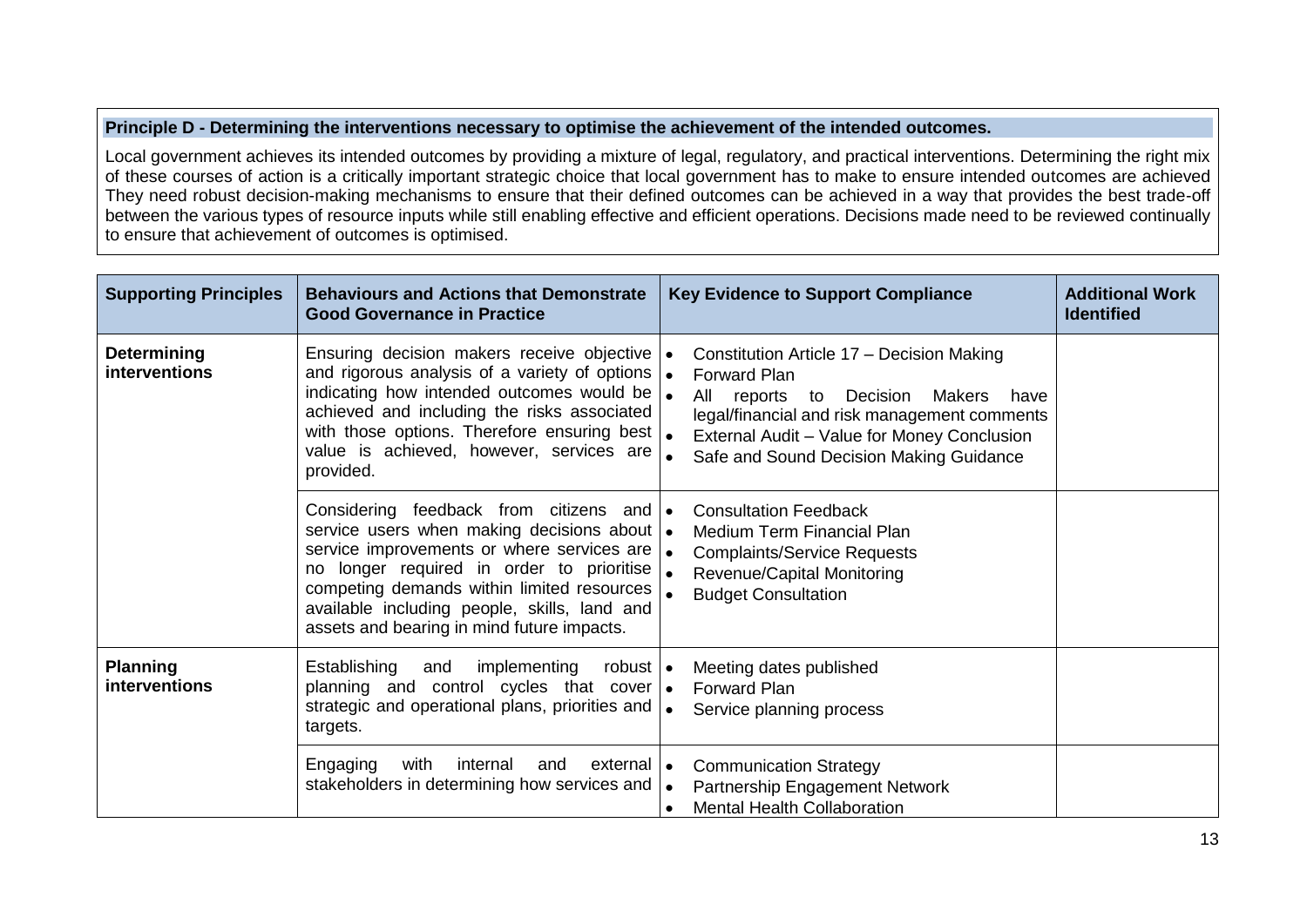| <b>Supporting Principles</b> | <b>Behaviours and Actions that Demonstrate</b><br><b>Good Governance in Practice</b>                                                                                                                           | <b>Key Evidence to Support Compliance</b>                                                                                                                                    | <b>Additional Work</b><br><b>Identified</b> |
|------------------------------|----------------------------------------------------------------------------------------------------------------------------------------------------------------------------------------------------------------|------------------------------------------------------------------------------------------------------------------------------------------------------------------------------|---------------------------------------------|
|                              | other courses of action should be planned and $\cdot$<br>delivered.                                                                                                                                            | <b>Big Conversation</b>                                                                                                                                                      |                                             |
|                              | Considering and monitoring risks facing each  .<br>partner when working collaboratively including<br>shared risks.                                                                                             | <b>Specific Partnership Agreements</b><br><b>Risk Registers</b><br>$\bullet$                                                                                                 |                                             |
|                              | Ensuring arrangements are flexible and agile<br>so that the mechanisms for delivering outputs<br>can be adapted to changing circumstances.                                                                     | Service Planning<br>$\bullet$<br>$\bullet$<br><b>Business Continuity Plans</b>                                                                                               |                                             |
|                              | Establishing appropriate key performance<br>indicators (KPIs) as part of the planning<br>process in order to identify how the<br>performance of services and projects is to be<br>measured.                    | Service Planning<br>$\bullet$<br>Performance Indicators<br>$\bullet$<br><b>Annual Reports</b>                                                                                |                                             |
|                              | Ensuring capacity exists to generate the $\cdot$<br>information required to review service quality<br>regularly.                                                                                               | Performance<br>indicators<br>reported,<br>are<br>benchmarking is undertaken and corrective<br>action taken where necessary<br><b>Review of Service Plans</b>                 |                                             |
|                              | budgets in accordance<br>Preparing<br>with  ●<br>organisational objectives, strategies and the $\vert \bullet \vert$<br>medium term financial plan.                                                            | <b>Budget Consultation</b><br>Corporate Plan<br>Medium Term Financial Plan<br><b>Budget Report</b><br><b>Executive Member Consultation</b><br>Savings targets and monitoring |                                             |
|                              | Informing medium and long term resource $\cdot$<br>planning by drawing up realistic estimates of $\bullet$<br>revenue and capital expenditure aimed at $\bullet$<br>developing a sustainable funding strategy. | Corporate Plan<br>Medium Term Financial Plan<br><b>Budget Report</b><br><b>Revenue and Capital Monitoring</b>                                                                |                                             |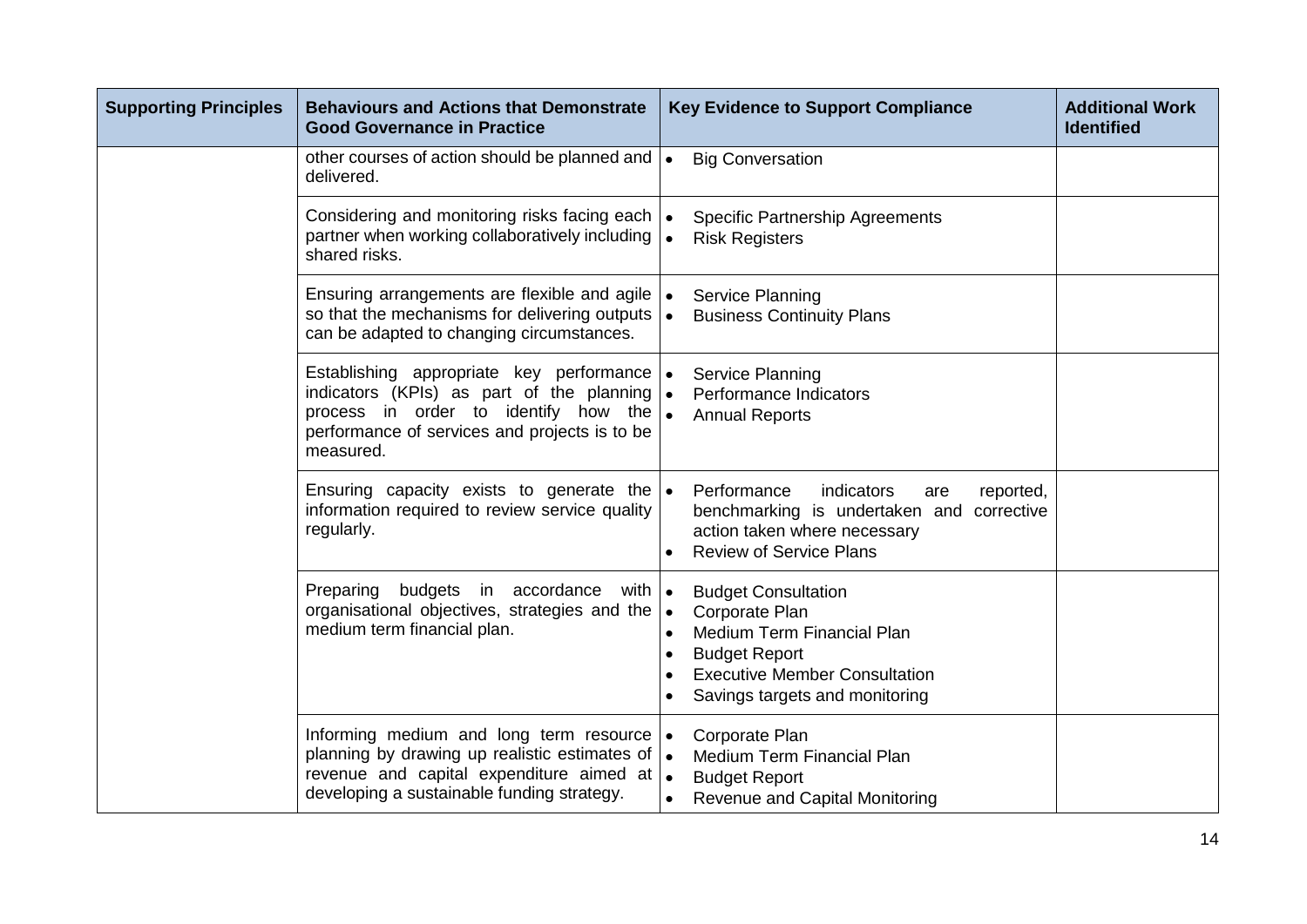| <b>Supporting Principles</b>                             | <b>Behaviours and Actions that Demonstrate</b><br><b>Good Governance in Practice</b>                                                                                                                                                                                                                       | <b>Key Evidence to Support Compliance</b><br><b>Additional Work</b><br><b>Identified</b>                                                                           |
|----------------------------------------------------------|------------------------------------------------------------------------------------------------------------------------------------------------------------------------------------------------------------------------------------------------------------------------------------------------------------|--------------------------------------------------------------------------------------------------------------------------------------------------------------------|
|                                                          |                                                                                                                                                                                                                                                                                                            | Savings targets and monitoring                                                                                                                                     |
| <b>Optimising</b><br>achievement of<br>intended outcomes | Ensuring the Medium Term Financial Plan  .<br>integrates and balances service priorities,<br>affordability and other resource constraints.                                                                                                                                                                 | <b>Annual Budget Report</b><br><b>External Auditor Letter/Report</b><br>$\bullet$<br>Revenue and Capital Monitoring<br>$\bullet$<br>Savings targets and monitoring |
|                                                          | Ensuring the budgeting process is all- $\vert \bullet \vert$<br>inclusive, taking into account the full cost of $\bullet$<br>operations over the medium and longer term.                                                                                                                                   | <b>Budget Guidance</b><br><b>Officer/Executive Member Consultation</b><br>Savings targets and monitoring<br>$\bullet$                                              |
|                                                          | Ensuring the Medium Term Financial Plan  .<br>sets the context for ongoing decisions on  .<br>significant delivery issues or responses to<br>changes in the external environment that may<br>arise during the budgetary period in order for<br>outcomes to be achieved while optimising<br>resource usage. | <b>Revenue and Capital Monitoring</b><br>Review of Medium Term Financial Plan<br>Savings targets and monitoring                                                    |
|                                                          | Ensuring the achievement of 'social value'  .<br>through service planning and commissioning. $\bullet$<br>The Public Services (Social Value) Act 2012<br>states that this is "the additional benefit to the<br>communityover and above the direct<br>purchasing of goods, services and outcomes".          | <b>Budget Report</b><br><b>Statement of Accounts</b><br>Advice and Guidance from STAR Procurement                                                                  |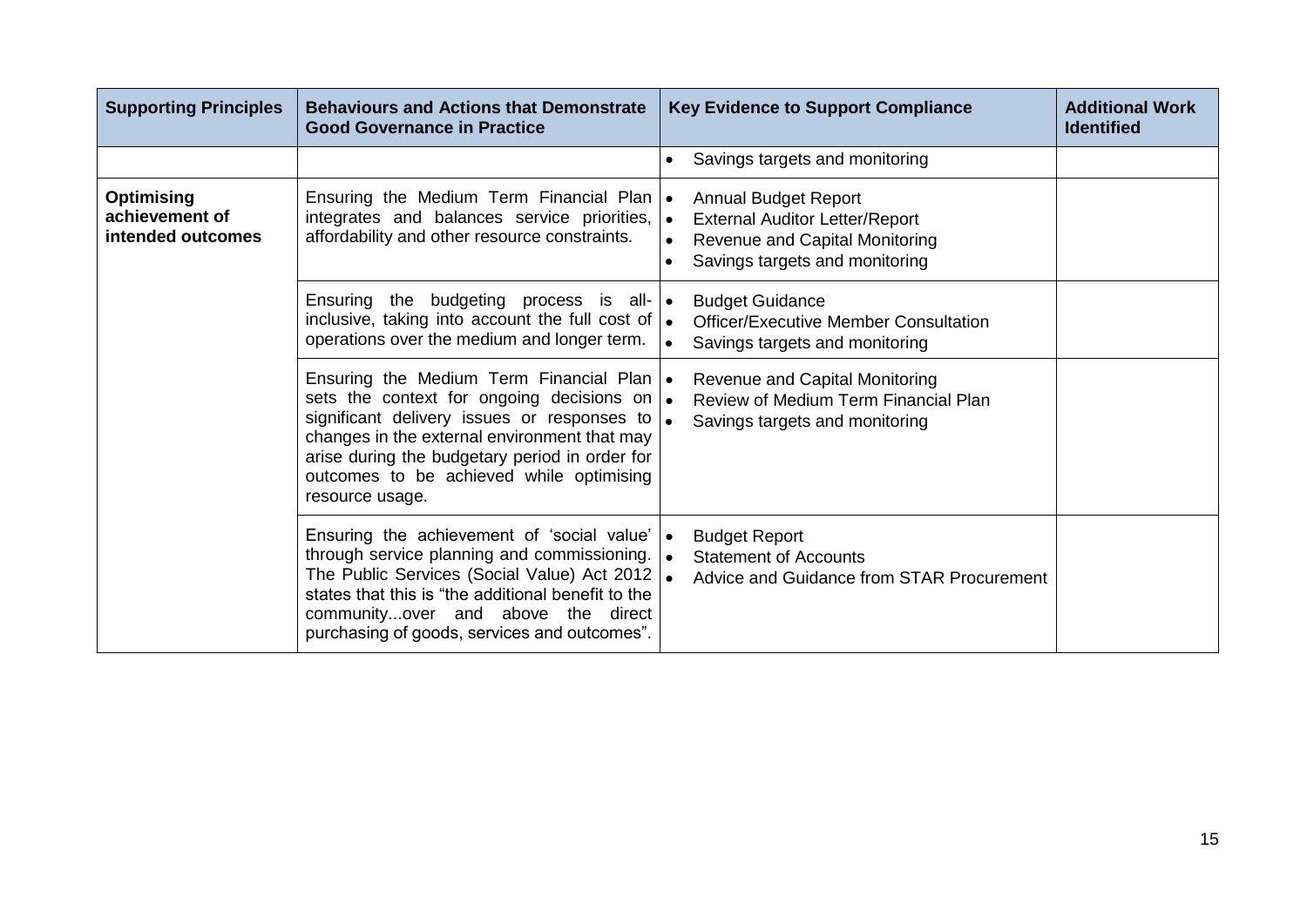## **Principle E - Developing the entity's capacity, including the capability of its leadership and the individuals within it.**

Local government needs appropriate structures and leadership, as well as people with the right skills, appropriate qualifications and mindset, to operate efficiently and effectively and achieve their intended outcomes within the specified periods. A local government organisation must ensure that it has both the capacity to fulfil its own mandate and to make certain that there are policies in place to guarantee that its management has the operational capacity for the organisation as a whole. Because both individuals and the environment in which an authority operates will change over time, there will be a continuous need to develop its capacity as well as the skills and experience of the leadership of individual staff members. Leadership in local government entities is strengthened by the participation of people with many different types of backgrounds, reflecting the structure and diversity of communities.

| <b>Supporting Principles</b>        | <b>Behaviours and Actions that</b><br><b>Demonstrate Good Governance in</b><br><b>Practice</b>                                                                                                                                                                                                 | <b>Key Evidence to Support Compliance</b>                                                                                                                                                                                                             | <b>Additional Work</b><br><b>Identified</b> |
|-------------------------------------|------------------------------------------------------------------------------------------------------------------------------------------------------------------------------------------------------------------------------------------------------------------------------------------------|-------------------------------------------------------------------------------------------------------------------------------------------------------------------------------------------------------------------------------------------------------|---------------------------------------------|
| Developing the entity's<br>capacity | Reviewing operations, performance use of $\cdot$<br>assets on a regular basis to ensure their $\mathbf{I}_{\bullet}$<br>continuing effectiveness.                                                                                                                                              | Revenue and Capital Monitoring<br><b>Service Reviews</b><br><b>Performance Reports</b><br><b>Statement of Accounts</b>                                                                                                                                |                                             |
|                                     | Improving<br>through $\cdot$<br>resource<br>use<br>appropriate application of techniques such $\vert \bullet \vert$<br>as benchmarking and other options in order<br>to determine how the authority's resources<br>are allocated so that outcomes are<br>achieved effectively and efficiently. | Benchmarking undertaken where applicable<br><b>Co-operative Council Innovation Network</b><br><b>Budget process</b>                                                                                                                                   |                                             |
|                                     | Recognising the benefits of partnerships $\cdot$<br>and collaborative working where added  .<br>value can be achieved.                                                                                                                                                                         | Health and Social Care Partnership Board<br><b>Strategic Commissioning Board</b><br><b>Mental Health Collaboration</b><br><b>Maternity Voices Partnership</b><br>Adults and Children's Safeguarding Boards<br>Co-operative Council Innovation Network |                                             |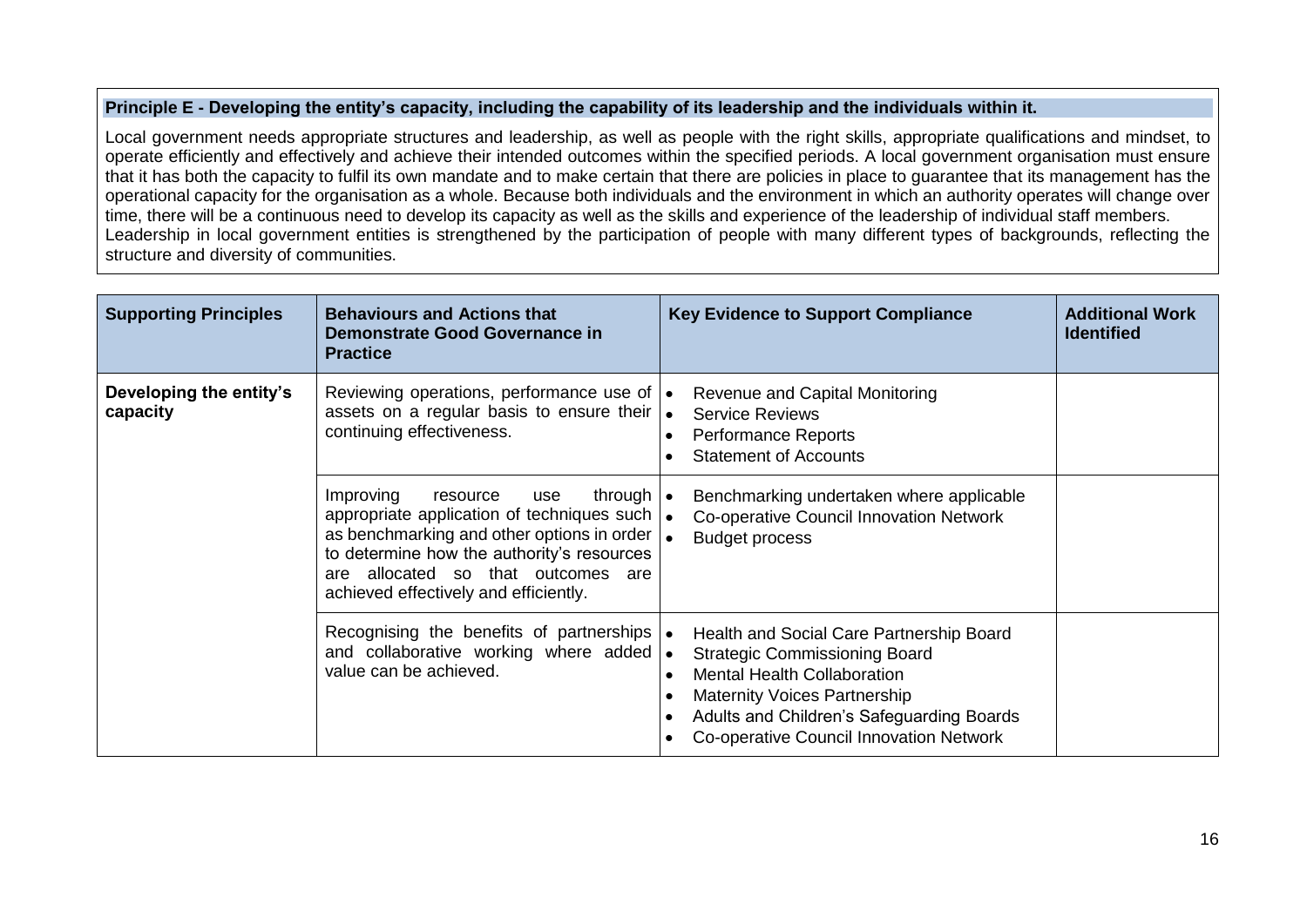| <b>Supporting Principles</b>                                                        | <b>Behaviours and Actions that</b><br><b>Demonstrate Good Governance in</b><br><b>Practice</b>                                                                                                                                                                                                                                                                                              | <b>Key Evidence to Support Compliance</b>                                                                                                                                                                                            | <b>Additional Work</b><br><b>Identified</b> |
|-------------------------------------------------------------------------------------|---------------------------------------------------------------------------------------------------------------------------------------------------------------------------------------------------------------------------------------------------------------------------------------------------------------------------------------------------------------------------------------------|--------------------------------------------------------------------------------------------------------------------------------------------------------------------------------------------------------------------------------------|---------------------------------------------|
|                                                                                     | Developing and maintaining an effective  .<br>workforce plan to enhance the strategic $\bullet$<br>allocation of resources.                                                                                                                                                                                                                                                                 | <b>Workforce Plan</b><br><b>Service Plans</b><br>Strive Leadership/Development Programme<br>$\bullet$                                                                                                                                |                                             |
| Developing the<br>capability of the<br>entity's leadership and<br>other individuals | Developing protocols to ensure that elected  .<br>and appointed leaders negotiate with each $\bullet$<br>other regarding their respective roles early<br>on in the relationship and that a shared<br>understanding of roles and objectives is<br>maintained.                                                                                                                                | <b>Job Descriptions</b><br><b>Member Portfolios</b><br>$\bullet$<br><b>Constitution Article 16 - Officers</b><br>$\bullet$<br>Constitution - Appointment of Statutory and<br><b>Proper Officers</b>                                  |                                             |
|                                                                                     | Publishing a statement that specifies the<br>types of decisions that are delegated and<br>those reserved for the collective decision<br>making of the governing body.                                                                                                                                                                                                                       | Constitution - Article 17 Decision Making<br>$\bullet$<br>$\bullet$<br>Constitution - Terms of Reference and Scheme<br>of Delegation<br><b>Financial Regulations</b><br>$\bullet$<br><b>Procurement Standing Orders</b><br>$\bullet$ |                                             |
|                                                                                     | Ensuring the leader and the chief executive $\cdot$<br>have clearly defined and distinctive<br>leadership roles within a structure whereby $\vert \bullet \vert$<br>the chief executive leads the authority in<br>implementing strategy and managing the<br>delivery of services and other outputs set by<br>members and each provides a check and a<br>balance for each other's authority. | <b>Member Portfolios</b><br>۱.<br><b>Constitution Article 16 - Officers</b><br>Constitution - Appointment of Statutory and<br><b>Proper Officers</b>                                                                                 |                                             |
|                                                                                     | Developing the capabilities of members and<br>senior management to achieve effective<br>shared leadership and to enable the<br>organisation to respond successfully to<br>changing legal and policy demands as well<br>as economic, political and environmental<br>changes and risks by:                                                                                                    | <b>Annual Development Reviews</b><br>Member Development<br>Strive Leadership and Aspiring<br>Leaders<br>Programmes<br><b>Training Programmes</b><br>Induction programme for Staff<br>$\bullet$                                       |                                             |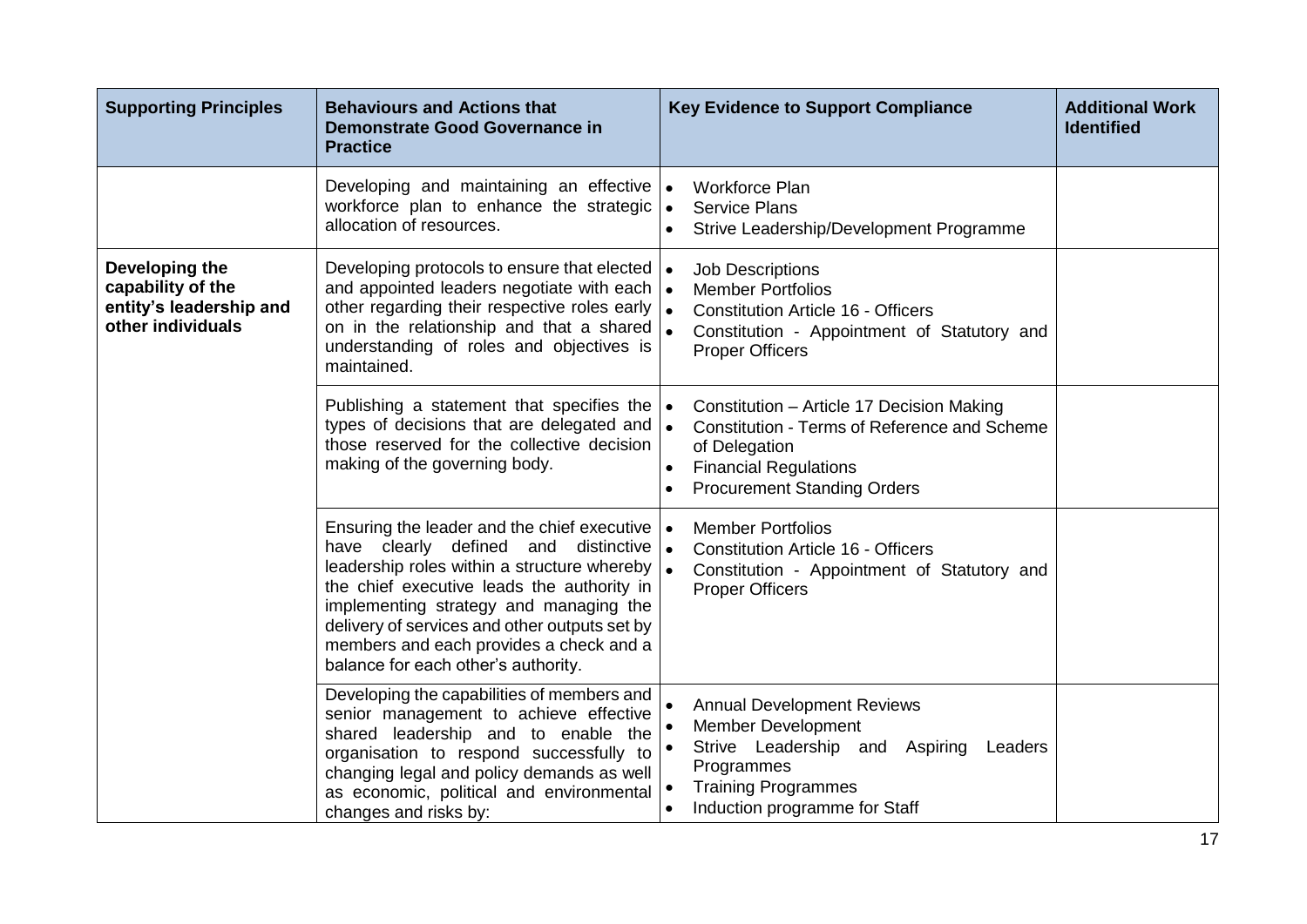| <b>Supporting Principles</b> | <b>Behaviours and Actions that</b><br><b>Demonstrate Good Governance in</b><br><b>Practice</b>                                                                                                                                                                                                                                                                                                                                                                                                                                                                                                                                                                                                 | <b>Key Evidence to Support Compliance</b>                                                                                                                                                                                                                            | <b>Additional Work</b><br><b>Identified</b> |
|------------------------------|------------------------------------------------------------------------------------------------------------------------------------------------------------------------------------------------------------------------------------------------------------------------------------------------------------------------------------------------------------------------------------------------------------------------------------------------------------------------------------------------------------------------------------------------------------------------------------------------------------------------------------------------------------------------------------------------|----------------------------------------------------------------------------------------------------------------------------------------------------------------------------------------------------------------------------------------------------------------------|---------------------------------------------|
|                              | ensuring members and staff have $\bullet$<br>access to appropriate induction tailored  .<br>to their role and that ongoing training<br>and development matching individual $\int_{\bullet}$<br>and organisational requirements is<br>available and encouraged.<br>ensuring members and officers have the<br>appropriate skills, knowledge, resources<br>and support to fulfil their roles and<br>responsibilities and ensuring that they<br>are able to update their knowledge on a<br>continuing basis.<br>ensuring personal, organisational and<br>system wide development through<br>shared learning, including lessons learnt<br>from governance weaknesses both<br>internal and external. | Induction programme for Members<br>Member/Senior Officer Development Days<br><b>Scrutiny Panels</b><br>$\bullet$<br>Media Training for Members and Senior<br>Management<br>Me Learning System<br>COVID-19 Briefings from the Executive Leader<br>and Chief Executive |                                             |
|                              | Ensuring that there are structures in place<br>to encourage public participation.                                                                                                                                                                                                                                                                                                                                                                                                                                                                                                                                                                                                              | <b>Strategic Neighbourhood Forums</b><br>$\bullet$<br>The Big Conversation<br>Citizen Magazine<br>Partnership Engagement Network                                                                                                                                     |                                             |
|                              | Taking steps to consider the leadership's $\cdot$<br>own effectiveness and ensuring leaders are<br>open to constructive feedback from peer<br>review and inspections.                                                                                                                                                                                                                                                                                                                                                                                                                                                                                                                          | <b>Annual Development Reviews</b><br><b>Supervision Meetings</b><br>$\bullet$<br><b>Executive Member Annual Reports</b><br>$\bullet$<br>LGA Peer Challenge (On Hold due to COVID-<br>19)<br><b>External Inspections</b><br><b>Development Days</b>                   |                                             |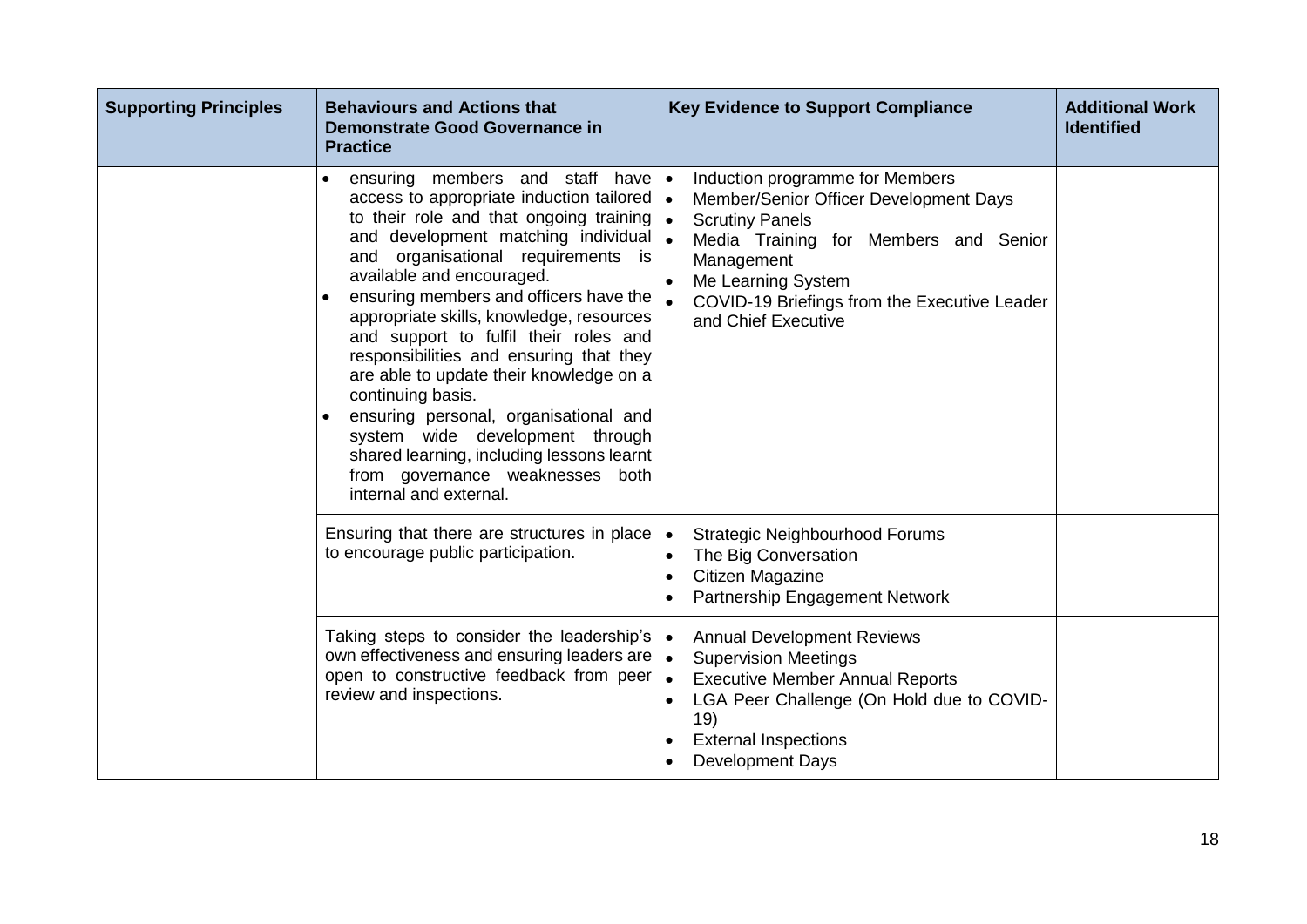| <b>Supporting Principles</b> | <b>Behaviours and Actions that</b><br>Demonstrate Good Governance in<br><b>Practice</b>                                                                                                                                           | <b>Key Evidence to Support Compliance</b>                                                                                                                                                                                                                                                                                  | <b>Additional Work</b><br><b>Identified</b> |
|------------------------------|-----------------------------------------------------------------------------------------------------------------------------------------------------------------------------------------------------------------------------------|----------------------------------------------------------------------------------------------------------------------------------------------------------------------------------------------------------------------------------------------------------------------------------------------------------------------------|---------------------------------------------|
|                              | Holding staff to account through regular $\bullet$<br>performance reviews which take account of $\mathbf{I}$ .<br>training or development needs.                                                                                  | <b>Annual Development Reviews</b><br><b>Supervision Meetings</b><br>Strive Leadership and Aspiring<br>Leaders<br>Programmes<br><b>Training Programmes</b>                                                                                                                                                                  |                                             |
|                              | Ensuring arrangements are in place to $\bullet$<br>maintain the health and wellbeing of the $\bullet$<br>workforce and support individuals in $\left  \bullet \right $<br>maintaining their own physical and mental<br>wellbeing. | Health and Wellbeing pages on Staff Portal<br><b>Chief Executive's Brief</b><br>The Wire<br>$\bullet$<br>Strive Leadership and Aspiring<br>Leaders<br>Programmes<br><b>Risk Assessments</b><br>People and Workforce Development Emails to<br>Managers<br><b>COVID-19 Frequently Asked Questions</b><br><b>Staff Survey</b> |                                             |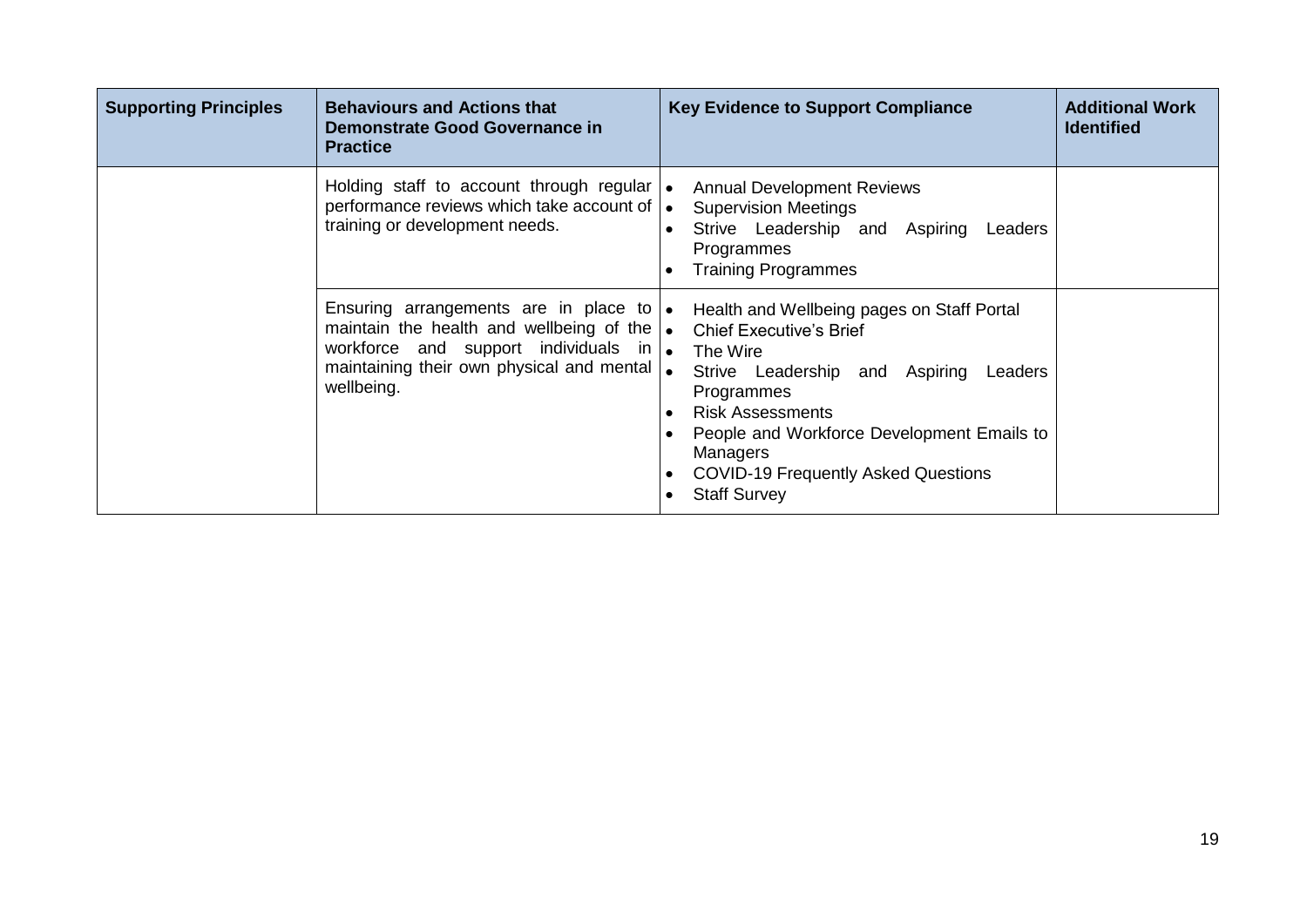## **Principle F - Managing risks and performance through robust internal control and strong public financial management.**

Local government needs to ensure that the organisations and governance structures that it oversees have implemented, and can sustain, an effective performance management system that facilitates effective and efficient delivery of planned services. Risk management and internal control are important and integral parts of a performance management system and crucial to the achievement of outcomes. Risk should be considered and addressed as part of all decision making activities. A strong system of financial management is essential for the implementation of policies and the achievement of intended outcomes, as it will enforce financial discipline, strategic allocation of resources, efficient service delivery, and accountability. It is also essential that a culture and structure for scrutiny is in place as a key part of accountable decision making, policy making and review. A positive working culture that accepts, promotes and encourages constructive challenge is critical to successful scrutiny and successful delivery. Importantly, this culture does not happen automatically, it requires repeated public commitment from those in authority.

| <b>Supporting Principles</b> | <b>Behaviours and Actions that</b><br><b>Demonstrate Good Governance in</b><br><b>Practice</b>                                                                                                           | <b>Key Evidence to Support Compliance</b>                                                                                                                                                                            | <b>Additional work</b><br><b>Identified</b> |
|------------------------------|----------------------------------------------------------------------------------------------------------------------------------------------------------------------------------------------------------|----------------------------------------------------------------------------------------------------------------------------------------------------------------------------------------------------------------------|---------------------------------------------|
| <b>Managing risk</b>         | Recognising that risk management is an $\cdot$<br>integral part of all activities and must be $\left  \bullet \right $<br>considered in all aspects of decision $\bullet$<br>making.                     | <b>Risk Management Policy and Strategy</b><br><b>Corporate Risk Register</b><br><b>Risk Register</b><br>All reports to Council, Panels and Committees<br>have to include risk management comments.                   |                                             |
|                              | Implementing robust and integrated risk $\bullet$<br>management arrangements and ensuring $\bullet$<br>that they are working effectively.                                                                | <b>Risk Management Policy and Strategy</b><br>Corporate Risk Register updates to senior<br>management and the Audit Panel<br>Self-Assessment<br>AGS<br>Checklists<br>and<br>$\bullet$<br><b>Assurance Statements</b> |                                             |
|                              | Ensuring that responsibilities for managing<br>individual risks are clearly allocated                                                                                                                    | <b>Risk Management Policy and Strategy</b><br>$\bullet$<br><b>Corporate Risk Register</b>                                                                                                                            |                                             |
| <b>Managing performance</b>  | Monitoring service delivery<br>effectively $\vert \bullet \vert$<br>including planning, specification, execution $\mathbf{I}$ .<br>and independent post implementation $\left  \right\rangle$<br>review. | <b>Service Plans</b><br>Performance indicators<br><b>Budget Monitoring</b><br>Benchmarking                                                                                                                           |                                             |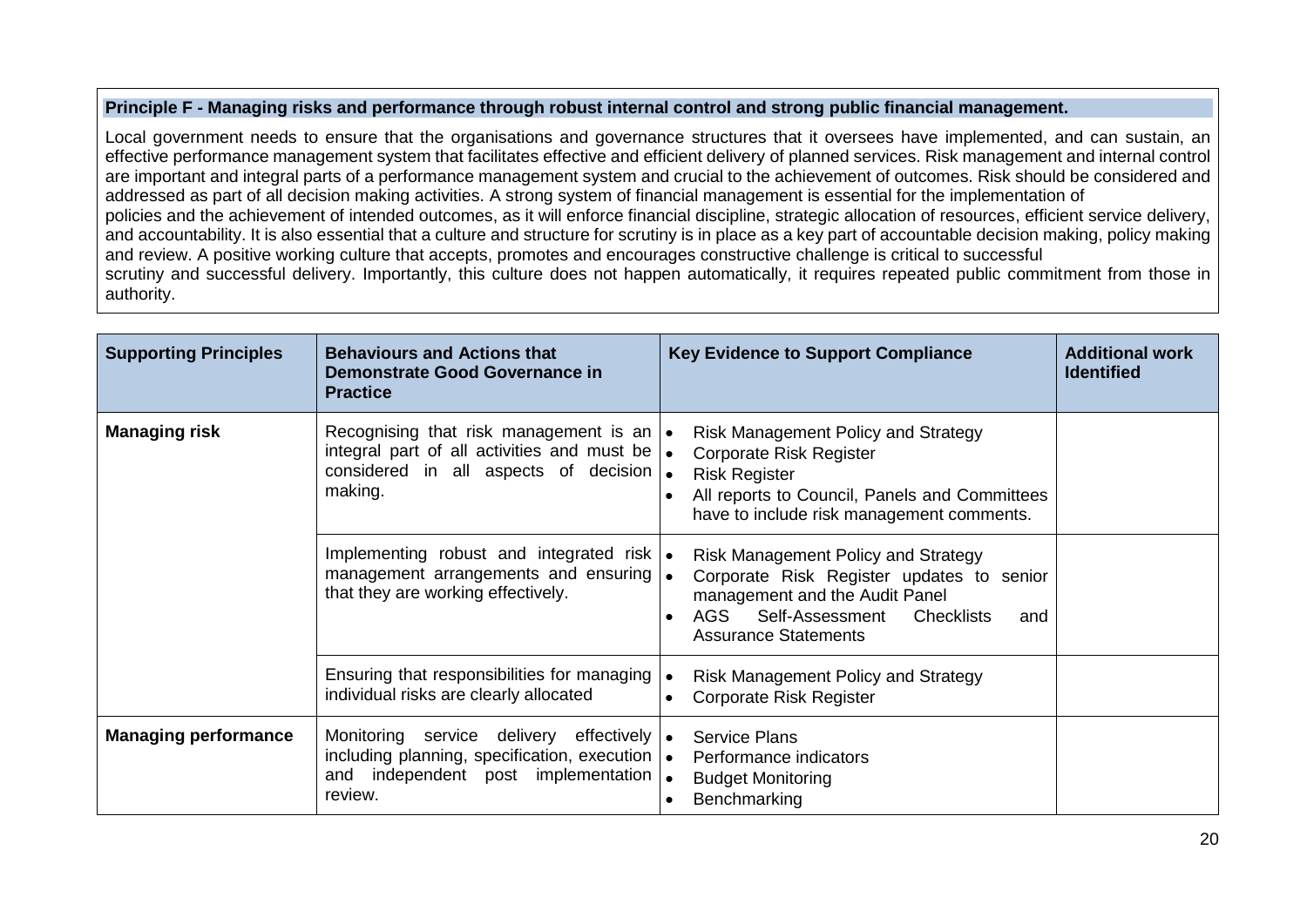| <b>Supporting Principles</b> | <b>Behaviours and Actions that</b><br><b>Demonstrate Good Governance in</b><br><b>Practice</b>                                                                                                                                                                                                                                                                                                                                                                                                                         | <b>Key Evidence to Support Compliance</b><br><b>Additional work</b><br><b>Identified</b>                                                                                                                                                                                                                                                                                                                                                                |
|------------------------------|------------------------------------------------------------------------------------------------------------------------------------------------------------------------------------------------------------------------------------------------------------------------------------------------------------------------------------------------------------------------------------------------------------------------------------------------------------------------------------------------------------------------|---------------------------------------------------------------------------------------------------------------------------------------------------------------------------------------------------------------------------------------------------------------------------------------------------------------------------------------------------------------------------------------------------------------------------------------------------------|
|                              |                                                                                                                                                                                                                                                                                                                                                                                                                                                                                                                        | <b>Peer Reviews</b><br>$\bullet$                                                                                                                                                                                                                                                                                                                                                                                                                        |
|                              | Making decisions based on relevant, clear   •<br>objective analysis and advice pointing out<br>the implications and risks inherent in the $\bullet$<br>organisation's<br>financial,<br>social<br>and<br>environmental position and outlook                                                                                                                                                                                                                                                                             | Publication of agendas and minutes of<br>meetings<br>All reports to Council, Panels and Committees<br>have to include legal, financial and risk<br>management comments.<br>Agenda Preparation Timetables in place.                                                                                                                                                                                                                                      |
|                              | Ensuring an effective scrutiny or oversight  .<br>function is in place which encourages $\bullet$<br>constructive challenge and debate on<br>policies and objectives before, during and<br>after decisions are made thereby enhancing<br>the organisation's performance and that of<br>any organisation for which it is responsible<br>(OR, for a committee system) Encouraging<br>effective and constructive challenge and<br>debate on policies and objectives to support<br>balanced and effective decision making. | <b>Scrutiny Function</b><br>Agendas and minutes of Scrutiny Panels<br>$\bullet$<br><b>Scrutiny Panel Terms of Reference</b><br>$\bullet$<br><b>Forward Plan</b><br><b>Scrutiny Annual Report</b><br>Constitution - Article 17 Decision Making<br>Use of Local Government and Social Care<br>Ombudsman (LGSCO) in Depth Focus Reports<br><b>Overview Panel</b><br>Emails to Scrutiny Members - Guidance,<br><b>Consultations and GM Scrutiny Outputs</b> |
|                              | Providing<br>members<br>and<br>senior $\vert \bullet \vert$<br>management with regular reports on $\bullet$<br>service delivery plans and on progress<br>towards outcome achievement.                                                                                                                                                                                                                                                                                                                                  | <b>Agenda Preparation Timetable</b><br><b>Constitution - Access to Information Procedure</b><br><b>Rules</b><br>Review of Corporate Plan<br>$\bullet$                                                                                                                                                                                                                                                                                                   |
|                              | Ensuring there is consistency between<br>specification stages (such as budgets) and<br>post implementation reporting (e.g. financial<br>statements).                                                                                                                                                                                                                                                                                                                                                                   | <b>Financial Regulations</b><br>$\bullet$<br><b>Procurement Standing Orders</b><br>$\bullet$<br>I۰<br>Revenue and Capital Monitoring<br>Strategic Planning and Capital Monitoring<br>Panel<br><b>Statement of Accounts</b>                                                                                                                                                                                                                              |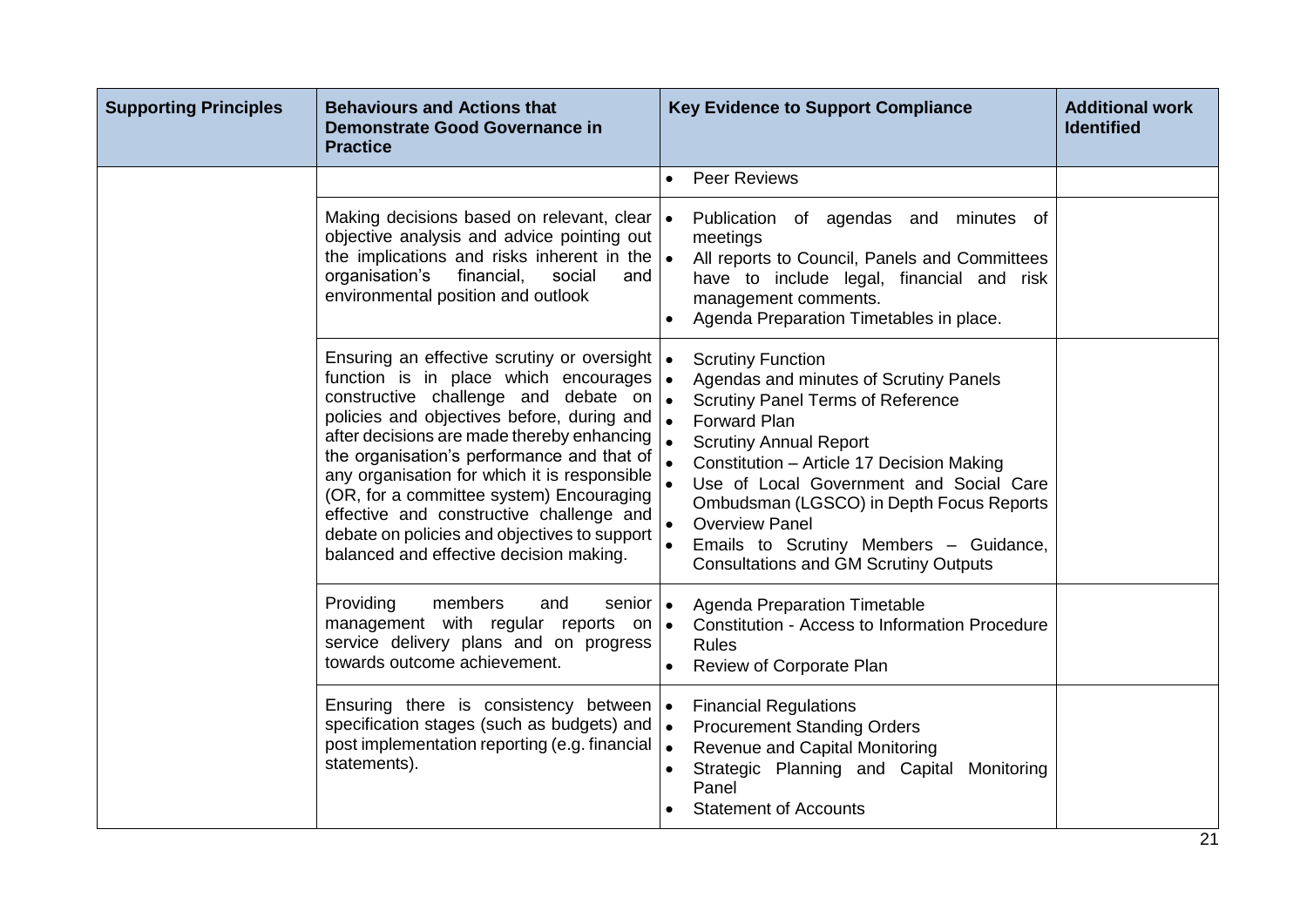| <b>Supporting Principles</b>   | <b>Behaviours and Actions that</b><br><b>Demonstrate Good Governance in</b><br><b>Practice</b>                                                                                                                                          | <b>Key Evidence to Support Compliance</b>                                                                                                                                                                                                                                                            | <b>Additional work</b><br><b>Identified</b> |
|--------------------------------|-----------------------------------------------------------------------------------------------------------------------------------------------------------------------------------------------------------------------------------------|------------------------------------------------------------------------------------------------------------------------------------------------------------------------------------------------------------------------------------------------------------------------------------------------------|---------------------------------------------|
| <b>Robust internal control</b> | Aligning the risk management strategy and<br>policies on internal control with achieving<br>the objectives.                                                                                                                             | <b>Risk Management Policy and Strategy</b><br>Audit Plan and Audit Reports<br>$\bullet$<br><b>Corporate Plan Review/Work Streams</b><br><b>Corporate Risk Register</b><br><b>Service Plans</b>                                                                                                       |                                             |
|                                | Evaluating and monitoring the authority's $\cdot$<br>risk management and internal control on a $\cdot$<br>regular basis.                                                                                                                | <b>Audit Plan</b><br>Risk Management Policy<br>Strategy<br>and<br>reviewed annually<br>Progress Reports presented to the Audit Panel<br>Annual Report from Head of Risk Management<br>and Audit Services<br><b>AGS</b><br><b>Checklists</b><br>Self-Assessment<br>and<br><b>Assurance Statements</b> |                                             |
|                                | Ensuring effective counter fraud and anti-<br>corruption arrangements are in place.                                                                                                                                                     | Fraud function compliant with the Code of<br>$\bullet$<br>Practice on Managing the Risk of Fraud and<br>Corruption (CIPFA 2014)<br>Anti-Fraud, Bribery and Corruption Strategy:<br><b>Statement of Intent</b><br>Response to Assurance Letters received from<br><b>External Auditors</b>             |                                             |
|                                | Ensuring additional assurance on the $\bullet$<br>overall adequacy and effectiveness of the $\vert \bullet \vert$<br>framework<br>of<br>governance,<br>risk $\vert$ .<br>management and control is provided by the<br>internal auditor. | <b>Annual Governance Statement</b><br><b>Public Sector Internal Audit Standards</b><br>Progress Reports presented to the Audit Panel<br>Annual Report from Head of Risk Management<br>and Audit Services<br><b>AGS</b><br>Self-Assessment<br><b>Checklists</b><br>and<br><b>Assurance Statements</b> |                                             |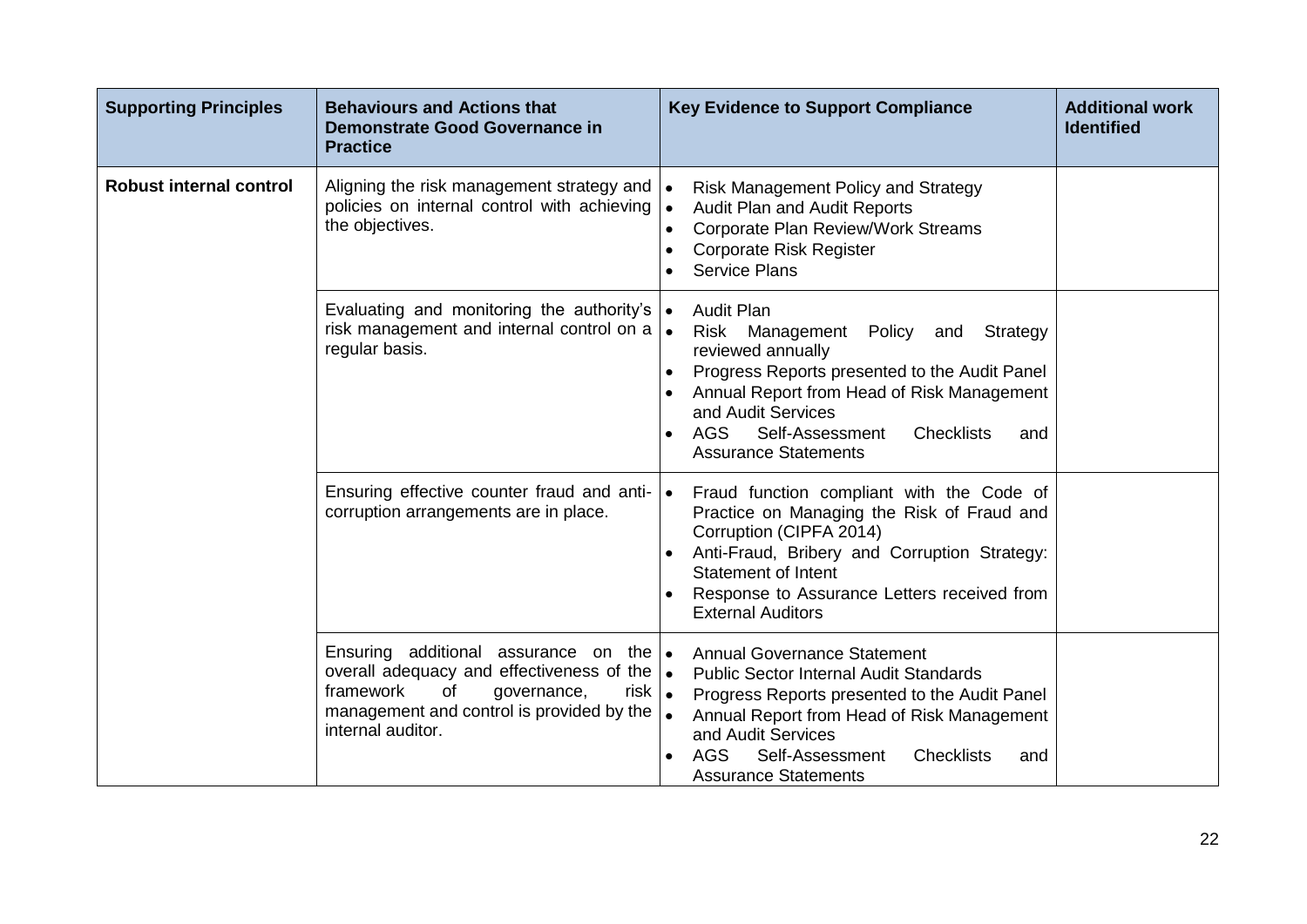| <b>Supporting Principles</b> | <b>Behaviours and Actions that</b><br><b>Demonstrate Good Governance in</b><br><b>Practice</b>                                                                                                                                                                                                                                                                             | <b>Key Evidence to Support Compliance</b>                                                                                                                                                                                                                                                                                                     | <b>Additional work</b><br><b>Identified</b> |
|------------------------------|----------------------------------------------------------------------------------------------------------------------------------------------------------------------------------------------------------------------------------------------------------------------------------------------------------------------------------------------------------------------------|-----------------------------------------------------------------------------------------------------------------------------------------------------------------------------------------------------------------------------------------------------------------------------------------------------------------------------------------------|---------------------------------------------|
|                              | Ensuring an audit committee or equivalent  .<br>group or function which is independent of<br>the executive and accountable to the<br>governing body:<br>provides a further source of effective<br>assurance regarding arrangements for<br>managing risk and maintaining an<br>effective control environment<br>that its recommendations are listened to<br>and acted upon. | <b>Audit Panel Terms of Reference</b><br>$\bullet$<br>Agendas and Minutes published<br><b>Audit Panel Forward Plan</b><br>$\bullet$                                                                                                                                                                                                           |                                             |
| <b>Managing data</b>         | Ensuring effective arrangements are in  .<br>place for the safe collection, storage, use $\bullet$<br>and sharing of data, including processes to<br>safeguard personal data.                                                                                                                                                                                              | <b>Information Governance Framework</b><br><b>Information Governance Group</b><br>Data Protection Webpage<br>$\bullet$<br>Data Protection Impact Assessments<br>DPO in place<br>$\bullet$<br>Information Governance and Cyber Security<br>Training<br>Self-Assessment<br>AGS<br>Checklists<br>$\bullet$<br>and<br><b>Assurance Statements</b> |                                             |
|                              | Ensuring effective arrangements are in $\bullet$<br>place and operating effectively when $\bullet$<br>sharing data with other bodies.                                                                                                                                                                                                                                      | <b>Information Governance Framework</b><br>Data Protection Impact Assessments<br>Data Sharing Protocol<br>$\bullet$<br>Advice from Legal and Risk, Insurance and<br>$\bullet$<br>Information Governance Team provided<br><b>Project Groups established</b>                                                                                    |                                             |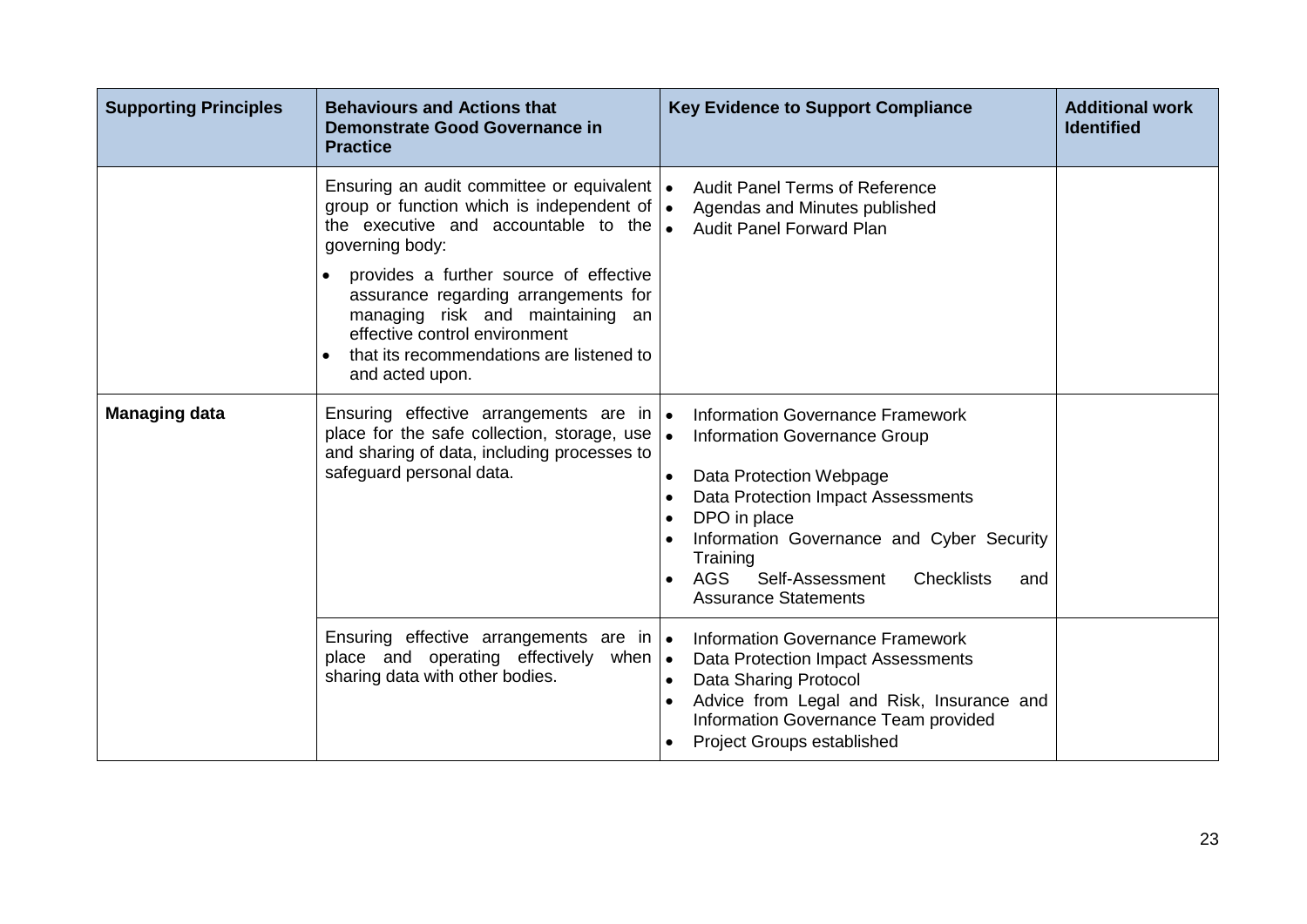| <b>Supporting Principles</b>                 | <b>Behaviours and Actions that</b><br><b>Demonstrate Good Governance in</b><br><b>Practice</b>                                                                                                      | <b>Key Evidence to Support Compliance</b>                                                                                                                                                                                                                                               | <b>Additional work</b><br><b>Identified</b> |
|----------------------------------------------|-----------------------------------------------------------------------------------------------------------------------------------------------------------------------------------------------------|-----------------------------------------------------------------------------------------------------------------------------------------------------------------------------------------------------------------------------------------------------------------------------------------|---------------------------------------------|
|                                              | Reviewing and auditing regularly the quality $\vert \bullet \vert$<br>and accuracy of data used in decision $\bullet$<br>making and performance monitoring.                                         | <b>Internal Audit Plan</b><br>NHS Data Security and Protection Toolkit<br>Data Managers in place<br>Safe and Sound Decisions Guidance                                                                                                                                                   |                                             |
| <b>Strong public financial</b><br>management | Ensuring financial management supports  .<br>both long term achievement of outcomes  .<br>and short-term financial and operational<br>performance.                                                  | <b>Medium Term Financial Plan</b><br><b>Budget Report</b><br>Savings Targets and monitoring<br>$\bullet$<br>Revenue and Capital Monitoring<br>All reports presented to Council, Panels and<br><b>Committees require Financial Comments</b>                                              |                                             |
|                                              | well-developed<br>financial $\bullet$<br>Ensuring<br>management is integrated at all levels of $\bullet$<br>planning<br>and<br>control,<br>including<br>management of financial risks and controls. | Qualified Managers in post.<br><b>Budget Report</b><br>l۰.<br>Financial Business Partners<br>work<br>with<br>Directorates<br>Revenue and / Capital Monitoring<br><b>Internal Audit Reports</b><br><b>Statement of Accounts</b><br>External Audit Completion Report and Annual<br>Letter |                                             |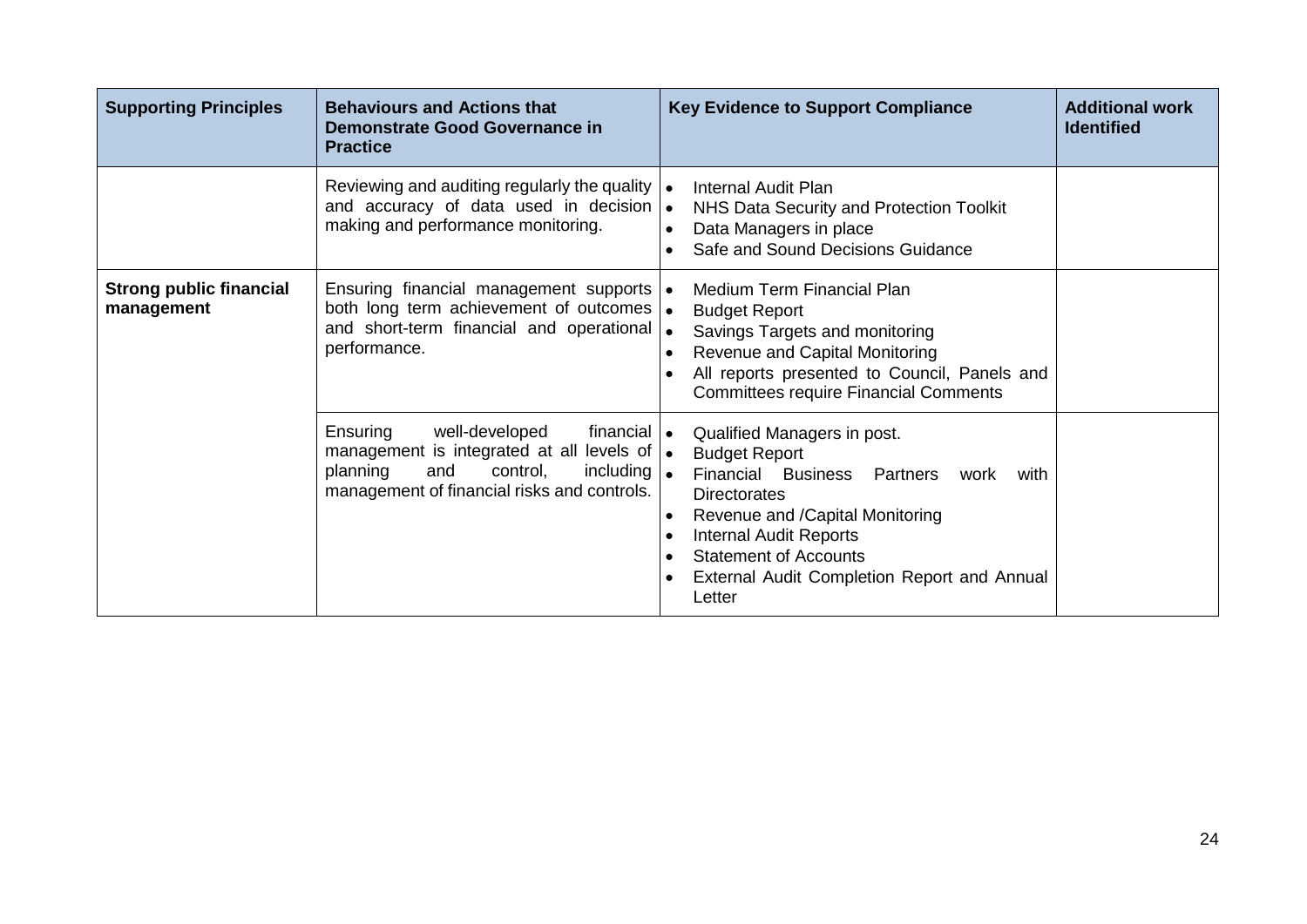## **Principle G - Implementing good practices in transparency, reporting, and audit to deliver effective accountability.**

Accountability is about ensuring that those making decisions and delivering services are answerable for them. Effective accountability is concerned not only with reporting on actions completed, but also ensuring that stakeholders are able to understand and respond as the organisation plans and carries out its activities in a transparent manner. Both external and internal audit contribute to effective accountability.

| <b>Supporting Principles</b>                     | <b>Behaviours and Actions that</b><br><b>Demonstrate Good Governance in</b><br><b>Practice</b>                                                                                                                       | <b>Key Evidence to Support Compliance</b>                                                                                                                                     | <b>Additional Work</b><br><b>Identified</b> |
|--------------------------------------------------|----------------------------------------------------------------------------------------------------------------------------------------------------------------------------------------------------------------------|-------------------------------------------------------------------------------------------------------------------------------------------------------------------------------|---------------------------------------------|
| Implementing<br>good<br>practice in transparency | Writing and communicating reports for the<br>public and other stakeholders in<br>an I•<br>understandable style appropriate to the<br>intended audience and ensuring that they<br>are easy to access and interrogate. | <b>Council Website</b><br>$\bullet$<br><b>Transparency Pages</b><br><b>Annual Reports</b><br>$\bullet$<br>Social Media pages                                                  |                                             |
|                                                  | Striking a balance between providing the<br>right amount of information to satisfy<br>transparency demands and enhance public<br>scrutiny while not being too onerous to<br>provide and for users to understand.     | <b>Statement of Accounts</b><br><b>Annual Report</b><br><b>Transparency Pages</b><br><b>Council Website</b>                                                                   |                                             |
| Implementing<br>good<br>practices in reporting   | Reporting at least annually on performance,<br>value for money and the stewardship of its<br>resources.                                                                                                              | External Audit Completion Report and Annual<br>$\bullet$<br>Letter<br><b>Statement of Accounts</b><br>$\bullet$<br><b>Annual Governance Statement</b><br><b>Annual Report</b> |                                             |
|                                                  | Ensuring<br>members<br>senior $\vert \bullet \vert$<br>and<br>management own the results.                                                                                                                            | <b>Minutes of Meetings</b><br><b>Job Descriptions</b><br>$\bullet$<br><b>Member Portfolios</b>                                                                                |                                             |
|                                                  | Ensuring<br>robust<br>for<br>arrangements<br>assessing the extent to which the principles<br>contained in the Framework have been<br>applied and publishing the results on this                                      | <b>Annual Governance Statement</b><br>AGS<br>Self-Assessment<br><b>Checklists</b><br>and<br><b>Assurance Statements</b>                                                       |                                             |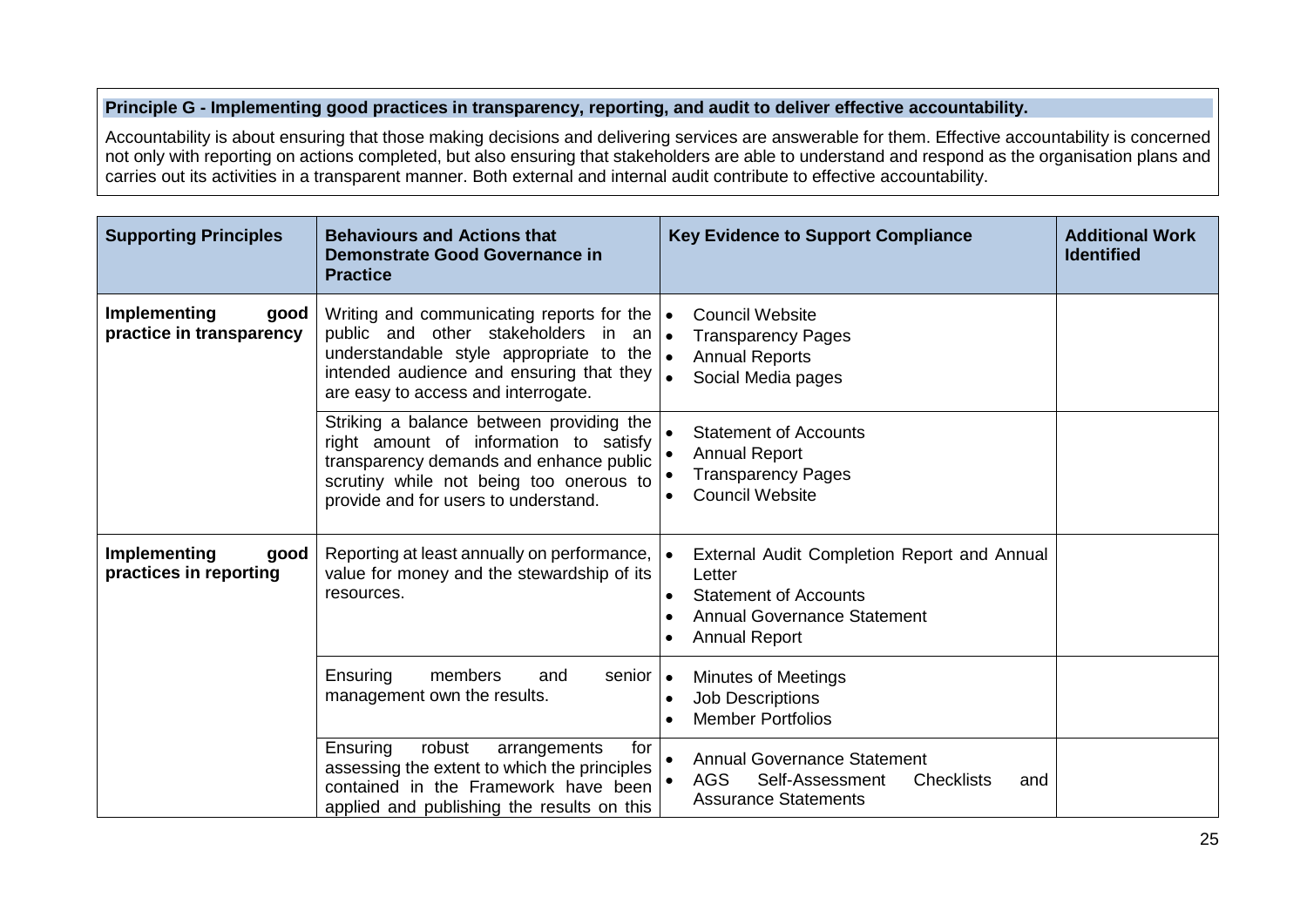| <b>Supporting Principles</b>                            | <b>Behaviours and Actions that</b><br><b>Demonstrate Good Governance in</b><br><b>Practice</b>                                                                                                                                                  | <b>Key Evidence to Support Compliance</b>                                                                                                                                                                                                                                                                                                                             | <b>Additional Work</b><br><b>Identified</b> |
|---------------------------------------------------------|-------------------------------------------------------------------------------------------------------------------------------------------------------------------------------------------------------------------------------------------------|-----------------------------------------------------------------------------------------------------------------------------------------------------------------------------------------------------------------------------------------------------------------------------------------------------------------------------------------------------------------------|---------------------------------------------|
|                                                         | assessment including an evidence<br>to l∙<br>demonstrate good governance (annual .<br>governance statement).                                                                                                                                    | <b>Internal Audit function</b><br><b>External Audit Completion Report and Annual</b><br>Letter<br>$\bullet$                                                                                                                                                                                                                                                           |                                             |
|                                                         | Ensuring that the Framework is applied to $\cdot$<br>jointly managed or shared<br>service<br>organisations as appropriate.                                                                                                                      | <b>Annual Governance Statement</b>                                                                                                                                                                                                                                                                                                                                    |                                             |
|                                                         | Ensuring the performance information that $\cdot$<br>accompanies the financial statements is<br>prepared on a consistent and timely basis<br>and the statements allow for comparison $\vert \bullet \vert$<br>with other similar organisations. | <b>Statement of Accounts</b><br>$\bullet$<br>External Audit Completion Report and Annual<br>Letter<br>Deadlines in place<br>Qualified officers in post<br>$\bullet$                                                                                                                                                                                                   |                                             |
| <b>Assurance and effective</b><br><b>Accountability</b> | Ensuring<br>that<br>recommendations<br>for $\bullet$<br>corrective action made by external audit are<br>acted upon.                                                                                                                             | External Audit Completion Report and Annual<br>Letter<br>Minutes from Executive Cabinet/Audit Panel<br>$\bullet$<br>Meeting<br><b>Internal Audit Plan</b><br>$\bullet$<br>External Audit Reports to the Audit Panel                                                                                                                                                   |                                             |
|                                                         | Ensuring an effective internal audit service $\cdot$<br>with direct access to members is in place<br>which provides assurance with regard to<br>governance<br>arrangements<br>and<br>recommendations are acted upon.                            | Internal Audit Charter and Strategy<br><b>Internal Audit Plan</b><br>$\bullet$<br>$\bullet$<br>Internal Audit - Post Audit Reviews<br>$\bullet$<br>Progress Reports presented to the Audit Panel<br>Annual Report from Head of Risk Management<br>$\bullet$<br>and Audit presented to Audit Panel<br>Compliance with Public Sector Internal Audit<br><b>Standards</b> |                                             |